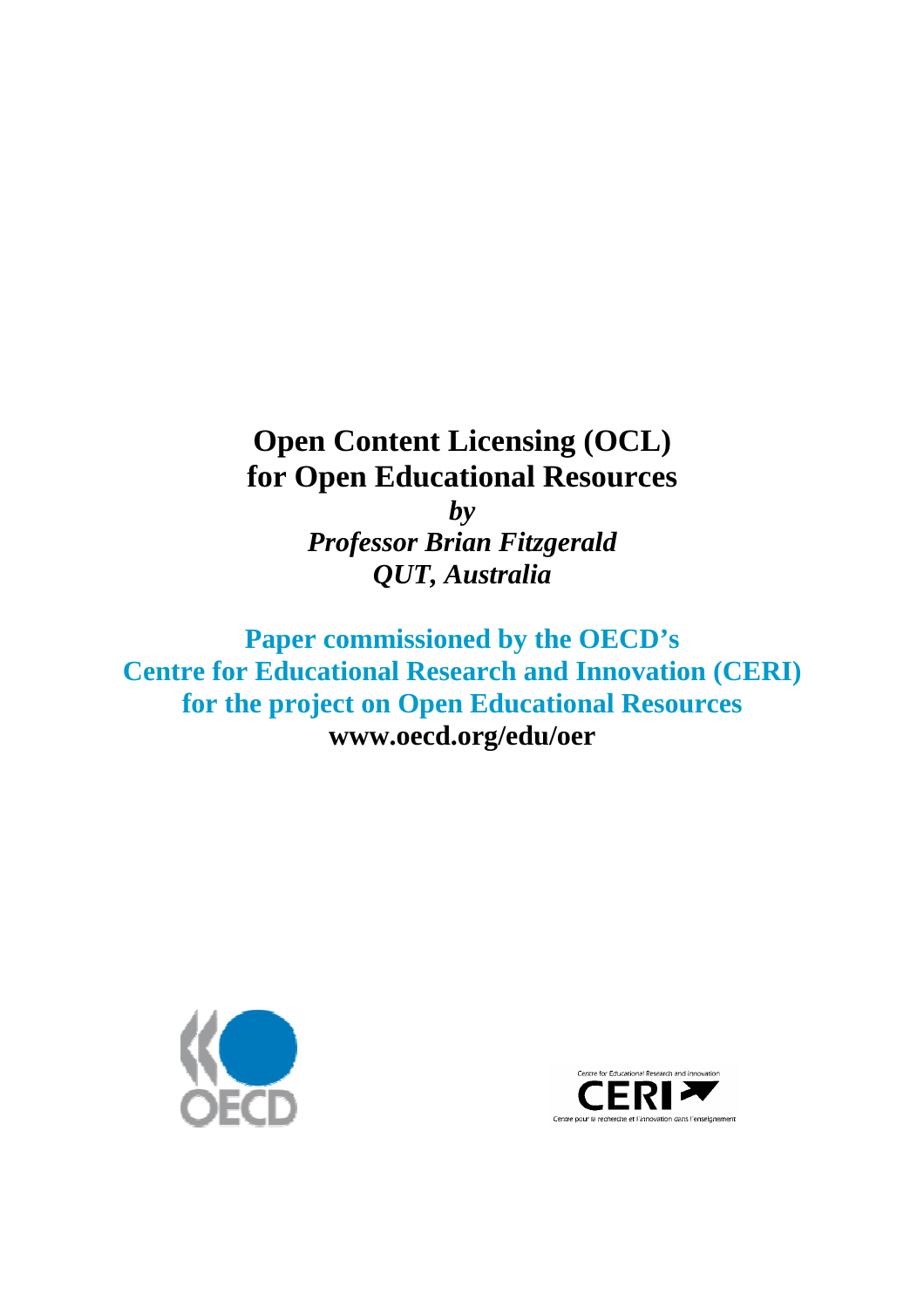## Table of Contents

| -25 |
|-----|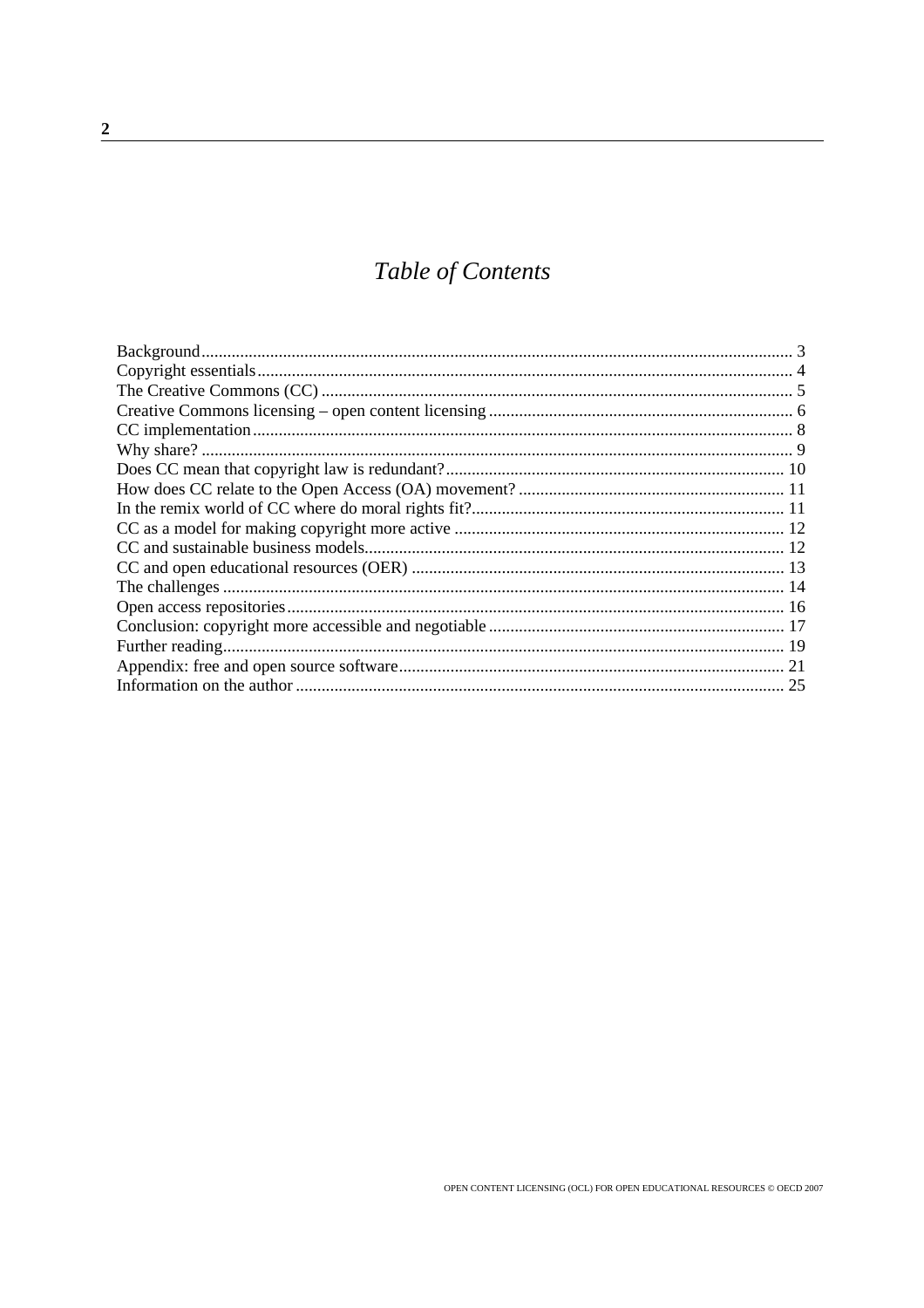#### <span id="page-2-0"></span>**Background**

The last ten years have seen enormous change in the way we construct process and disseminate knowledge. It is now possible to communicate a thought, a message or learning plan in the blink of an eye to a world wide audience at very little cost. This capacity has been extended in recent times by the roll out of **broadband** networks that allow rich text audio and visual material to be communicated at rapid speeds and third generation **mobile** technologies that allow communication from any location.

Along with this growth in capacity our social practices have also adapted to the new knowledge environment. **Collaborative, peer and user generated** knowledge construction projects like *Wikipedia*,<sup>[1](#page-2-1)</sup> an online encyclopaedia created by its thousands of users, **online social communities** like *flickr[2](#page-2-2)* , a user generated online photo library containing millions of photos and **social networking** places like  $MySpace^3$  $MySpace^3$  are classic examples. These new developments have been underpinned by the evolution of the **Semantic Web**<sup>[4](#page-2-4)</sup> (making the Web a more dynamic information network through better managementand processing of metadata) and **Web 2.0**<sup>5</sup> (covering in part the growth of rich user led applications).

In the midst of this "information revolution" one message has floated to the surface. **Seamless Access to Knowledge** has become a key driver of social, economic and cultural development. However much of the digital content we access in the Internet world is subject to copyright and is owned by a particular person or company. We have learnt through the many lawsuits over the distribution of peer to peer (p2p) file sharing software for mp3 formatted music that while the technology can provide enormous scope for access, unless the law supports such access, it will be unauthorised and could lead to legal liability. If the future of learning lies in seamless access then we need to understand how to ensure that we can do this effectively, efficiently and legally. We also need to encourage existing copyright industries to accommodate the disruptive energies of digital technologies in a way that promotes access. Apple has gone some way towards this with its *iTunes* music service.

This paper outlines a legal mechanism that has been developed, known as **open content licensing** that provides copyright owners with a facility for sharing their content with the world and thereby establishing a zone or space on the Internet for lawful and seamless access. It is not a mechanism that will be used by everyone, but increasingly throughout the world there is a call for **publicly funded** knowledge to be released in a manner that allows **open access** and a level of **re-use**. Importantly, open content licenses can be represented in machine readable metadata which can allow the technology to understand the legal obligations attaching to a particular document. On the business front, companies like Revver<sup>[6](#page-2-6)</sup> have embraced the notion of open content and used this as the basis for their service or advertising driven business.

<sup>|&</sup>lt;br>|<br>| www.wikipedia.org 2

<span id="page-2-2"></span><span id="page-2-1"></span> $2$  www.flickr.com

<span id="page-2-3"></span> $3$  www.myspace.com

<span id="page-2-4"></span><sup>&</sup>lt;sup>4</sup> T. Berners-Lee, J. Hendler and O. Lassila (2001), "The Semantic Web", Scientific American,

[www.sciam.com/article.cfm?articleID=00048144-10D2-1C70-84A9809EC588EF21](http://www.sciam.com/article.cfm?articleID=00048144-10D2-1C70-84A9809EC588EF21) <sup>5</sup>

<span id="page-2-5"></span><sup>&</sup>lt;sup>5</sup> See Tim O'Reilly, "What is Web 2.0", [www.oreillynet.com/pub/a/oreilly/tim/news/2005/09/30/what-is-web-](http://www.oreillynet.com/pub/a/oreilly/tim/news/2005/09/30/what-is-web-20.html) $20.html$ <br> $6$  www.revver.com

<span id="page-2-6"></span>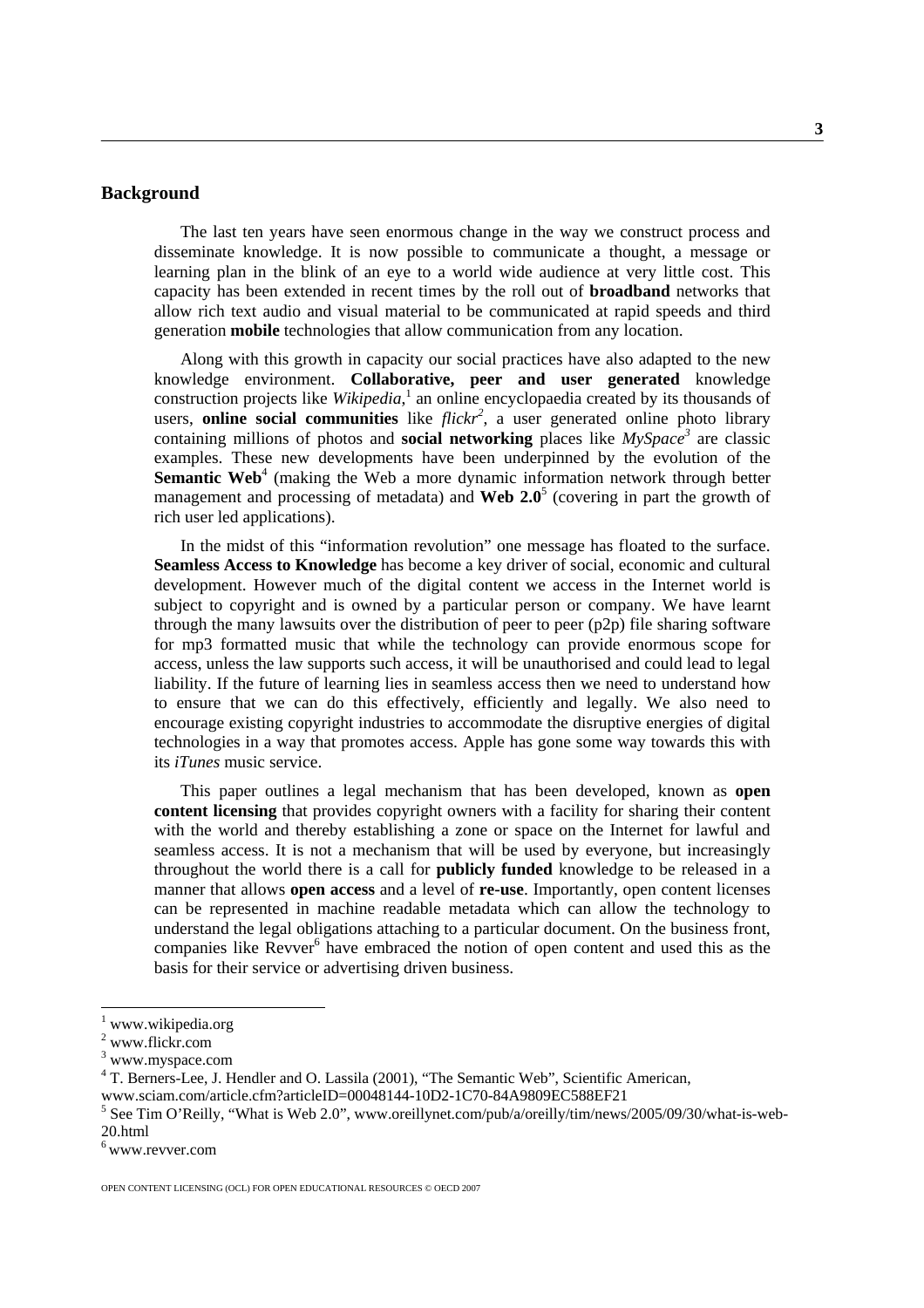<span id="page-3-0"></span>Ultimately the belief is that if we can harness the great store of information that exists we can tackle problems and provide insights and solutions on a scale greater than we have ever done before.

#### **Copyright essentials**

The starting point for understanding the notion of open content licensing is in understanding the basic principles of copyright law. In the digital environment – the Internet world – an enormous amount of the material we wish to access will be subject to copyright law. Furthermore as digital technologies inherently reproduce and communicate material in their normal process of operation; by mere use we activate the potential for copyright infringement. If we are to encourage a more flexible process of sharing knowledge in the form of educational resources we need to appreciate how the current road rules of knowledge – particularly copyright – operate.

Copyright law which takes definition from international conventions<sup>[7](#page-3-1)</sup> and is similar in most countries provides that you cannot reproduce/copy or communicate/transmit to the public copyright material (literary, dramatic, musical and artistic works, films and sound recordings) without the permission of the copyright owner. There are some important (yet limited) exceptions to this broad restriction. Permission may be provided by a statutory or compulsory license (usually subject to the payment of a levy, royalty or license fee) or not required where an insubstantial part is utilised, fair use/dealing occurs or another exception (user right) exists. Private use and educational use in some instances will amount to fair dealing/fair use and in others they may be subject to a statutory or compulsory license.

Therefore while the new digital technologies possess an enormous capacity to disseminate knowledge, copyright law will play a key role in determining the legality of any such act. Copyright owners are not obliged to give permission to allow others to reuse their material even with payment of fair compensation unless they are compelled to do so by the law. There are some compulsory licenses which are commonly found in the copyright laws of each country but they do not cover every situation. For example, in most countries you can make a recording of any musical composition pursuant to a compulsory license.

In short, the digital environment, by its very nature, presents great potential for copyright infringement and in most cases unless permission has been obtained or some other authorising provision or agreement is in place you will not be allowed to reproduce or communicate copyright material. This could lead to civil liability in the form of damages or criminal responsibility remedied through fines or potentially imprisonment. In the fast paced and serendipitous world of the Internet the traditional notion of obtaining permission before re-use is out of place. The key to seamless access to knowledge – through open access, new business models or e commerce mechanisms – is to work out how that permission process can be automated.

<span id="page-3-1"></span><sup>&</sup>lt;sup>-</sup> <sup>7</sup> See: Berne Convention for the Protection of Literary and Artistic Works 1886 (Berne Convention), Agreement on Trade-Related Aspects of Intellectual Property Rights 1994 (TRIPS Agreement) and bilateral free trade agreements (FTAs) such as the Australia-US Free Trade Agreement 2004 (AUSFTA).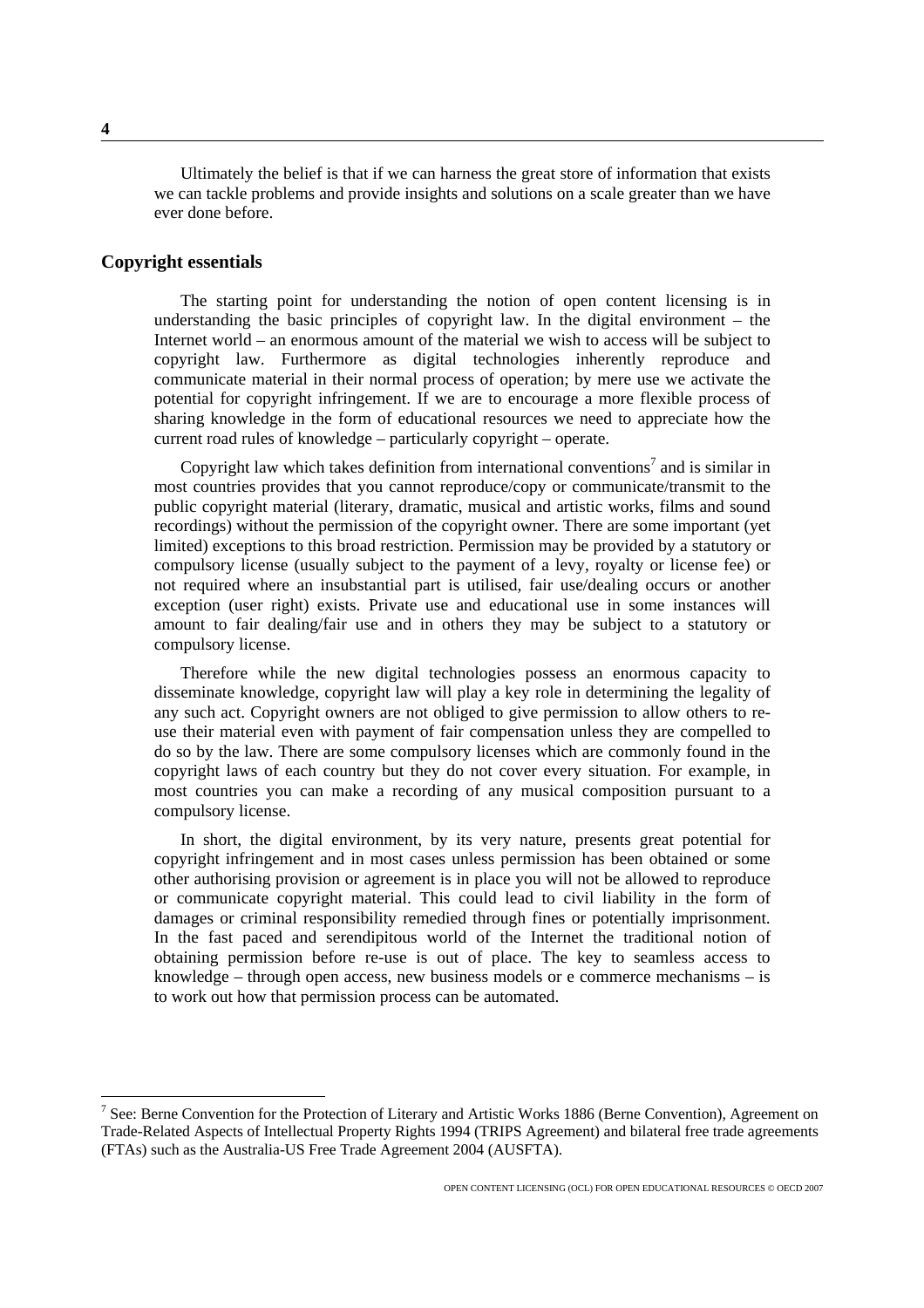#### <span id="page-4-0"></span>**The Creative Commons (CC)**[8](#page-4-1)

Professor Lawrence Lessig of Stanford University (USA) and a number of his colleagues frustrated by the fact that the technology offered so much but that negotiability of copyright material under law was so cumbersome came up with the idea of the Creative Commons. Lessig's vision was for a space in the Internet world where people could share and reuse copyright material without fear of being sued – a creative commons. In order to achieve this creative commons a simple yet very effective licensing model, drawing inspiration from the free software movement, was born. The idea was to ask copyright owners, where they were willing, to agree or give permission for their material to be shared through a generic license that acted as permission in advance.

To understand this process better we need to understand the fundamentals of copyright ownership. Copyright protects the expression of an idea, not the idea itself. The creator, author or maker of copyright material is normally the first copyright owner of what are known as their exclusive or "economic" exploitation rights (such as reproduction and communication). If a person is employed and their creative endeavours are undertaken in the course of their employment the employer will in most instances (and there are exceptions) be the copyright owner. Furthermore where creators and authors are the copyright owners, they often assign their copyright to commercialising agents *e.g.* publishers, as part of the bargain for having their work widely disseminated.

Regardless of the fact the economic rights inherent in copyright ownership have been assigned, in many countries a creator or author will also hold moral (or personal) rights such as the right to be attributed as the author of the work and the right to have the integrity of the work preserved. These rights exist independently of the economic rights of the copyright owner and in some countries are inalienable while in others they can be waived or consented away.

The right to exercise any of the economic rights of the copyright owner such as reproduction or communication is given through a permission that is normally called a license. A license may be voluntarily given or as explained previously, compelled by law.

Creative Commons is a world wide project aimed at building a distributed information commons by encouraging copyright owners to license use of their material through open content licensing protocols and thereby promote better identification, negotiation and reutilisation of content for the purposes of creativity, education and innovation. It aims to make copyright content more "active" by ensuring that content can be reutilised with a minimum of transactional effort. As the project highlights, the use of an effective identification or labeling scheme and an easy to understand and implement legal framework is vital to furthering this purpose. This is done by establishing generic protocols or license terms for the open distribution of content that can be attached to content with a minimum of fuss under a CC label.

In short the idea is to ask copyright owners – where willing – to "license out" or distribute their material on the basis of protocols designed to enhance reusability and build out the information commons.

Creative Commons is a not-for-profit corporation based in San Francisco and sponsored by many individuals and organisation including Google Inc, the MacArthur Foundation and the Hewlett Foundation.<sup>[9](#page-4-2)</sup>

 <sup>8</sup> <sup>8</sup> See generally creativecommons.org

<span id="page-4-2"></span><span id="page-4-1"></span><sup>&</sup>lt;sup>9</sup> http://creativecommons.org/support/supporters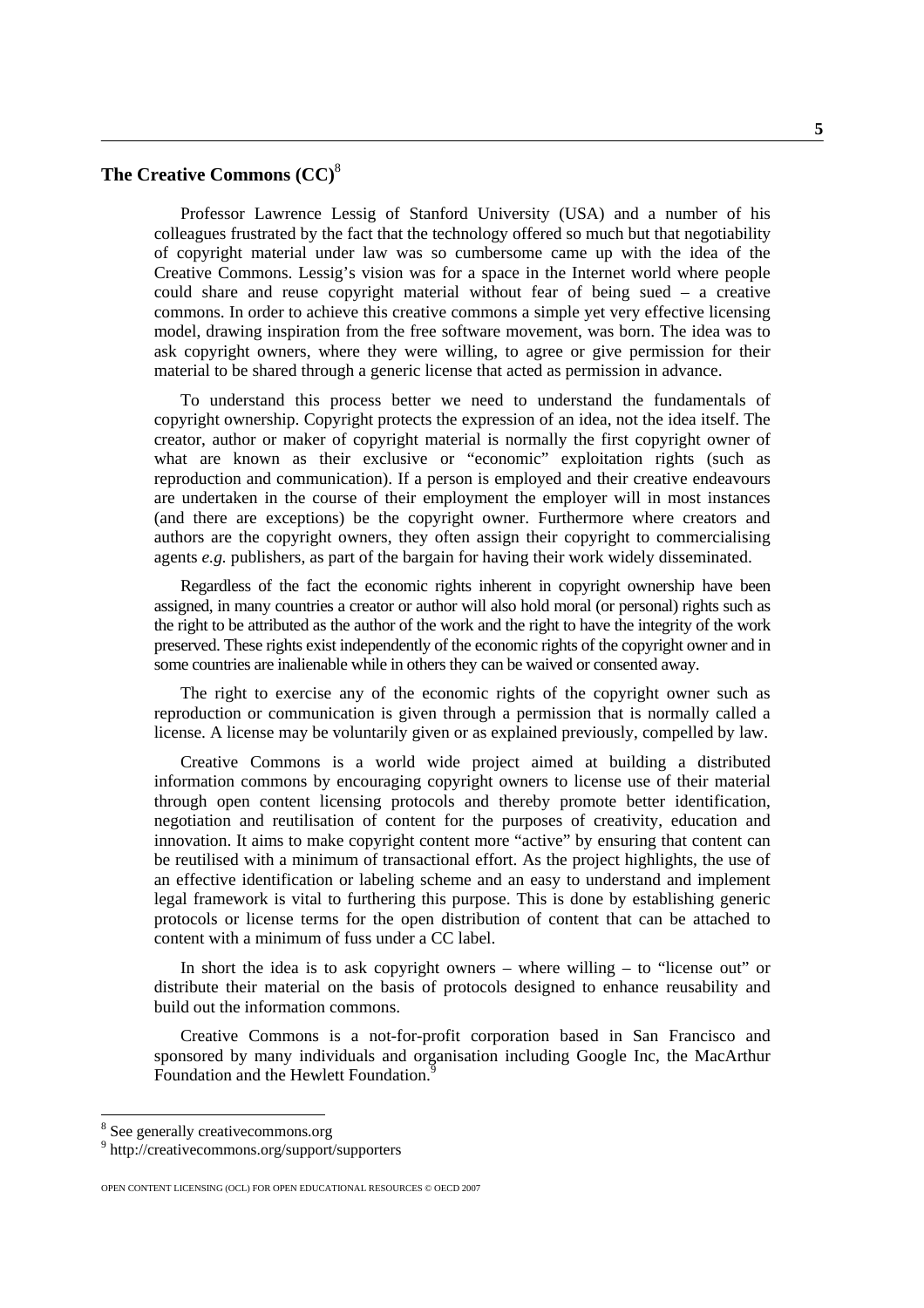#### <span id="page-5-0"></span>**Creative Commons licensing – open content licensing**

CC licenses are part of a genre of licenses that are used to negotiate legal rights in digital content. For example, *Wikipedia*, the online peer produced encyclopaedia, uses the open content license known as the GNU Free Documentation License (GFDL). Many other types of open content licenses exist; however, the CC licenses have gained significant attention and popularity over the last three years. Compatibility of content licensed under the different licenses is a key issue for the future.<sup>10</sup>

Unlike the GNU General Public License (GNU GPL) from which they took their inspiration, the Creative Commons licenses are not designed for software, but are intended for use in relation to other kinds of creative copyright material: websites, educational materials, music, film, photographs, blogs, etc. Along with the text of the various open content licenses, the project has developed metadata that can be used to associate creative works with their license status in a machine-readable way.

In addition to certain "baseline" rights and restrictions which are included in all Creative Commons licenses, the copyright owner can choose a number of licensing options, which can be used alone or in combination.

#### *Baseline features*

The following features are common to all Creative Commons licenses:<sup>[11](#page-5-2)</sup>

- licensees are granted the right to copy, distribute, display, digitally perform and make verbatim copies of the work into another format;
- the licenses have worldwide application that lasts for the entire duration of copyright and are irrevocable;
- licensees cannot use technological protection measures to restrict access to the work;
- copyright notices should not be removed from all copies of the work; and
- every copy of the work should maintain a link to the license;
- attribution must be given to the creator of the copyright work **(BY).**

#### *Optional features*

Copyright owners can choose from among the following optional license conditions:

- **Non-commercial (NC):** others are permitted to copy, distribute, display and perform the copyright work – and any derivative works based upon it – but for non-commercial purposes only;
- **No derivative works (ND):** others are permitted to copy, distribute, display and perform exact copies of the work only and cannot make derivative works based upon it; $^{12}$

<span id="page-5-1"></span><sup>&</sup>lt;sup>10</sup> See further: "Lawrence Lessig on Compatibility",<http://creativecommons.org/weblog/entry/5709><br><sup>11</sup> "Baseline rights and restrictions in all licenses", creativecommons.org/about/licenses/fullrights<br><sup>12</sup> Note that the

<span id="page-5-2"></span>

<span id="page-5-3"></span>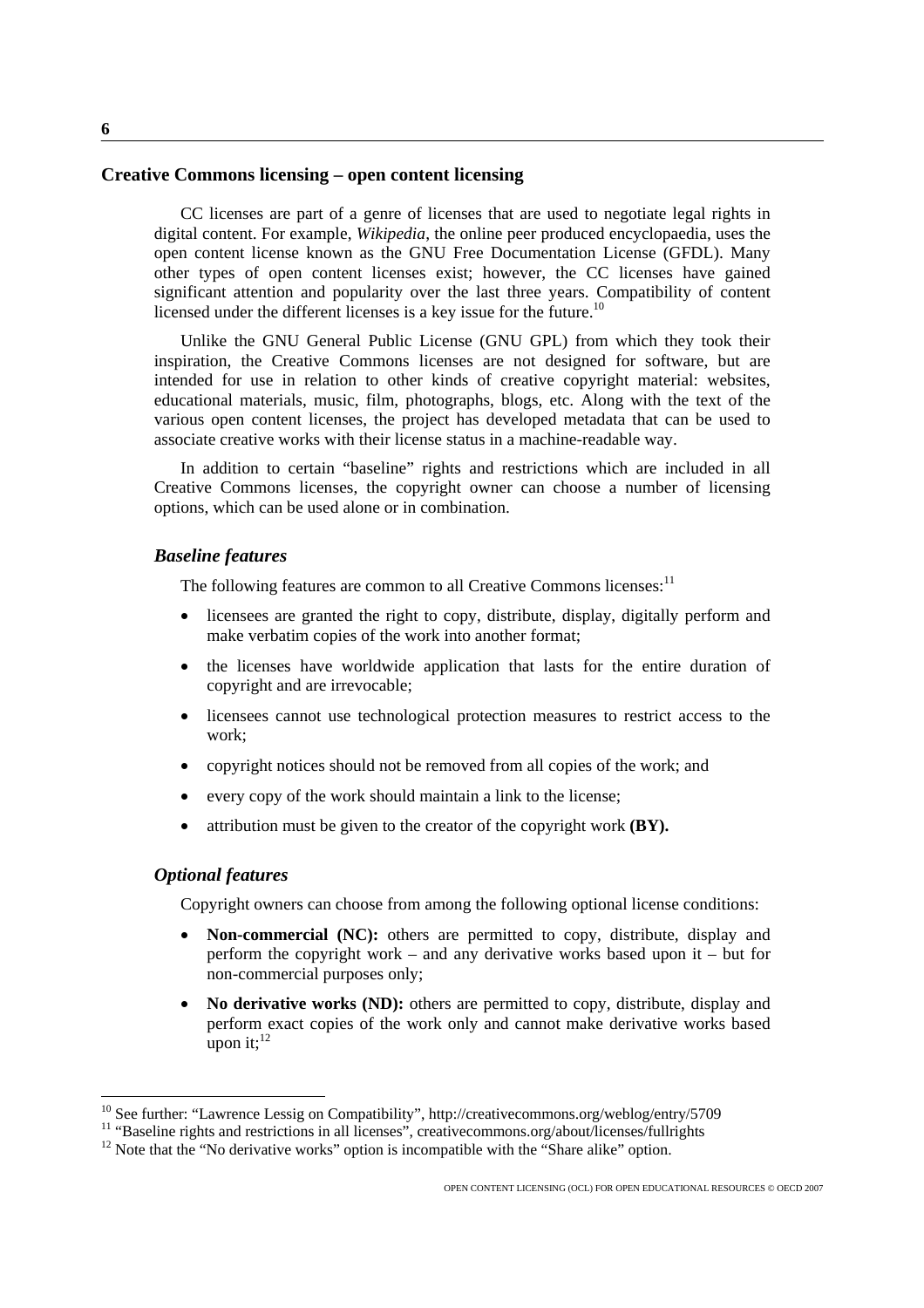• **Share alike (SA):** others may distribute derivative works only under a license identical to that covering the original work. $^{13}$ 

By mixing and matching these elements, copyright owners can choose between the following six core licenses:

- **Attribution (BY)** This is the most accommodating of the licenses offered, in terms of what others can do with your work. It lets others copy, distribute, re-use and build upon your work, even commercially, as long as they credit you for the original creation.
- **Attribution-Non-commercial (BY-NC)** This license lets others copy, distribute, re-use and build upon your work, as long as it is not for commercial purposes and they credit you as the original author.
- **Attribution-Share alike (BY-SA)** This license lets others re-use and build upon your work even for commercial purposes, as long as they credit you and license any derivative works under identical terms.
- **Attribution-Non-commercial-Share alike (BY-NC-SA)** This license lets others re-use and build upon your work, as long as it is for non-commercial purposes, they credit you and they license their new creations under identical terms.
- **Attribution-No derivatives (BY-ND)** This license allows use of a work in its current form for both commercial and non-commercial purposes, as long as it is not changed in any way or used to make derivative works, and credit is given to the original author.
- **Attribution-Non-commercial-No derivatives (BY-NC-ND)** This is the most restrictive of the six core licenses. It is often called the "advertising" license because it only allows a work to be copied and shared with others in its original form, and only for non-commercial purposes and where credit is provided to the original author. This license does not allow the creation of derivative works, or the use of the work for commercial purposes.

Each Creative Commons license is expressed in three ways:<sup>14</sup>

- 1. the **Commons Deed**, that is, a simple, plain-English summary of the license, together with the relevant icon/s that indicates the scope of permitted use;
- 2. the **Legal Code**, that is the dense legal "fine print" license document; and
- 3. the **Digital Code**, that is, metadata that highlights what license is attached to the content[.15](#page-6-2)

<span id="page-6-0"></span> $13$  Note that the "Share alike" option only applies to derivative works and is incompatible with the "No derivative works" option.

<span id="page-6-2"></span><span id="page-6-1"></span>

<sup>&</sup>lt;sup>14</sup> See creativecommons.org/about/licenses/meet-the-licenses<br><sup>15</sup> For further information see: "Creative Commons Developers – Using Creative Commons Metadata" at <http://creativecommons.org/technology/usingmarkup>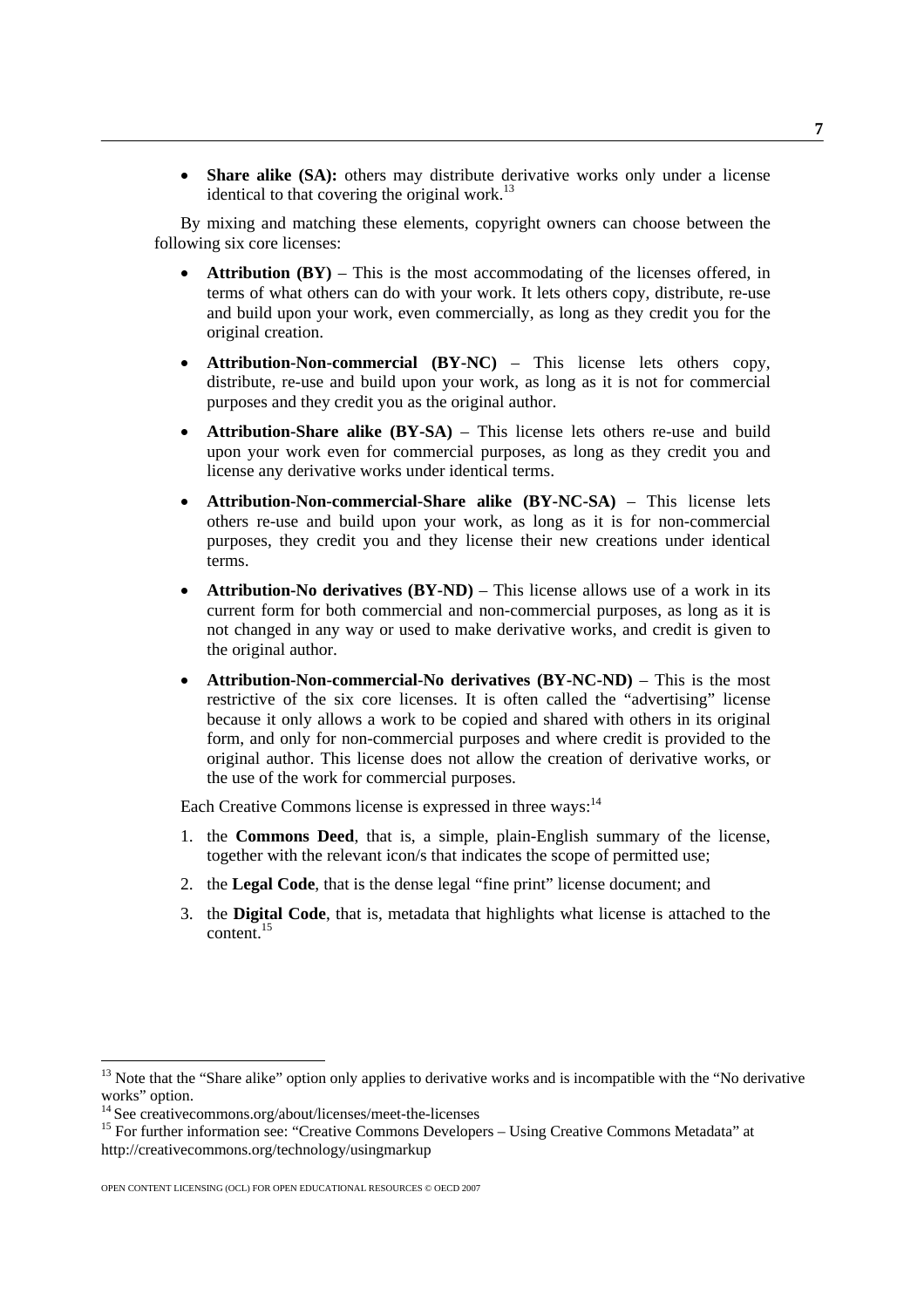#### <span id="page-7-0"></span>**CC implementation**

Creative Commons licenses are also being ported or translated to meet the legal requirements of national laws. This has happened in 34 countries with another 20 working on this aspect.<sup>16</sup> The following are notable examples of how the CC licenses are being used across the world:

- The Public Library of Science and BioMed Central license their publications under CC licenses.<sup>17</sup>
- Online Opinion, a leading Australian news and opinion website is using CC licenses.<sup>[18](#page-7-3)</sup>
- The Australian Creative Resource Online (ACRO) website contains a range of materials (such as audio tracks and still images) which are licensed for use under CC licenses.<sup>[19](#page-7-4)</sup>
- The OYEZ Project, founded in 1989 by Jerry Goldman, a Professor of Political Science at Northwestern University, is an archive of recorded oral arguments and bench statements in the Supreme Court of the USA. In June 2003 the OYEZ Project released hundreds of hours of MP3 versions of their archived audio files under a CC license.<sup>20</sup>
- Online digital music hosting services GarageBand.com, Dmusic.com and Soundclick.com and alternative record label Opsound.org offer CC licenses as an optional tag for all songs uploaded to their websites. As a result, a large portion of the music content hosted on these sites is licensed under CC licenses.
- In their November 2004 issue, *Wired* magazine gave away a CD which features 16 songs released under CC licenses by artists such as the Beastie Boys, Talking Heads front man David Byrne and Brazilian artist Gilberto Gil.
- *flickr* is an online photo library with millions of photos licensed under CC licenses.<sup>[21](#page-7-6)</sup>
- The National Library of Australia utilises *flickr* to enable members of the public to contribute their photographs to the Picture Australia Project, and encourages CC licensing.<sup>22</sup>
- Four Docs is an archive and forum for four minute documentaries established by Channel 4 in the United Kingdom and uses CC licenses. $^{23}$
- The British Broadcasting Corporation (BBC) has adapted the CC licensing model for use by the BBC Creative Archive, which will allow people to download clips of BBC programmes for non-commercial use.<sup>[24](#page-7-9)</sup>

<span id="page-7-2"></span><span id="page-7-1"></span>

<sup>&</sup>lt;sup>16</sup> See<http://creativecommons.org/worldwide><br>
<sup>17</sup> See [http://www.plos.org,](http://www.plos.org/) <http://www.biomedcentral.com/home/><br>
<sup>18</sup> See http://onlineopinion.com.au<br>
<sup>19</sup> See http://www.acro.edu.au.

<span id="page-7-3"></span>

<span id="page-7-4"></span>

<span id="page-7-5"></span><sup>&</sup>lt;sup>20</sup> See [http://www.oyez.org/oyez/frontpage.](http://www.oyez.org/oyez/frontpage)<br>
<sup>21</sup> See [http://www.flickr.com.](http://www.flickr.com/)<br>
<sup>22</sup>See<http://www.pictureaustralia.org/><br>
<sup>22</sup> See [http://www.channel4.com/fourdocs.](http://www.channel4.com/fourdocs)<br>
<sup>24</sup> See [http://creativearchive.bbc.co.uk.](http://creativearchive.bbc.co.uk/)

<span id="page-7-6"></span>

<span id="page-7-7"></span>

<span id="page-7-8"></span>

<span id="page-7-9"></span>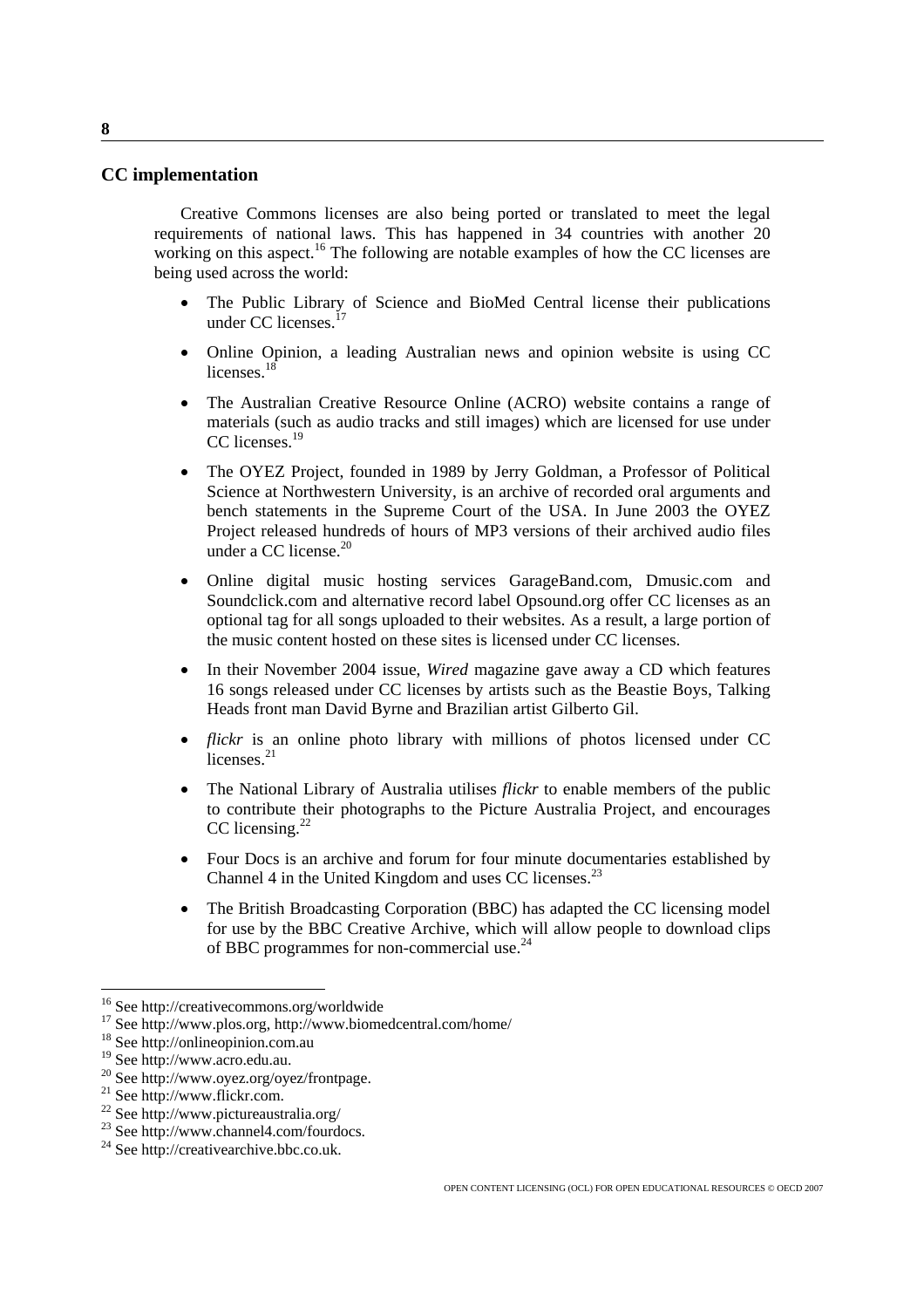<span id="page-8-0"></span>In June 2006, Microsoft Corp. released a copyright licensing tool that enables the attachment of CC licenses to works created in Microsoft Office applications.[25](#page-8-1) In a CC press released dated 20 June 2006, it was stated that the tool will enable the 400 million users of Microsoft Office Word, Excel and PowerPoint to select one of the CC licenses from within the specific application.<sup>26</sup>

Material that has been released under a CC license can be specifically searched for on the Google<sup>27</sup> and Yahoo!<sup>28</sup> search engines. For Google, this is possible by choosing the license terms of the work along side the "usage rights" heading in the advanced search mode.[29](#page-8-5) The Yahoo! advanced search code provides a CC license selection to include in the search.[30](#page-8-6) The Mozilla web browser provides a search button to facilitate searching of CC licensed material.<sup>31</sup>

A recent court decision of the District Court of Amsterdam in the Netherlands has confirmed the importance of acting in accordance with the conditions prescribed under a CC license. In this case celebrity Adam Curry sued Audax, the publishers of the Dutch magazine *Weekend,* for printing photos of his family that he had uploaded to the online photo library, *flickr,[32](#page-8-8)* under a CC **BY-NC-SA** license. The Court found that the publishers of the magazine did not have permission to reproduce the photos in a commercial publication. They explained that: "All four photos that were taken from www.flickr.com were made by Curry and posted by him on that website. In principle, Curry owns the copyright in the four photos, and the photos, by posting them on that website, are subject to the [Creative Commons] License. Therefore [the publisher] should observe the conditions that control the use by third parties of the photos as stated in the License."<sup>[33](#page-8-9)</sup>

#### **Why share?**

A common question is "why would people want to share digital content?" Some reasons are:

- Ideologically and financially this may be acceptable  $-$  the most compelling example is government and the public sector where information is ultimately owned by and for the people.<sup>34</sup>
- To sponsor access and innovation.

<span id="page-8-1"></span><sup>&</sup>lt;sup>25</sup> "Office Add-in: Creative Commons Add-in for Microsoft Office",

[http://www.microsoft.com/downloads/details.aspx?FamilyId=113B53DD-1CC0-4FBE-9E1D-](http://www.microsoft.com/downloads/details.aspx?FamilyId=113B53DD-1CC0-4FBE-9E1D-B91D07C76504&displaylang=en)[B91D07C76504&displaylang=en](http://www.microsoft.com/downloads/details.aspx?FamilyId=113B53DD-1CC0-4FBE-9E1D-B91D07C76504&displaylang=en)<br><sup>26</sup> See "Microsoft and Creative Commons Release Tool for Copyright Licensing",

<span id="page-8-2"></span>

<span id="page-8-3"></span>

<span id="page-8-4"></span>

<span id="page-8-5"></span>

<span id="page-8-6"></span>

<span id="page-8-7"></span>

<span id="page-8-9"></span><span id="page-8-8"></span>

http://creativecommons.org/press-releases/entry/5947<br>
<sup>27</sup> See [http://www.google.com](http://www.google.com/).<br>
<sup>28</sup> See [http://www.yahoo.com](http://www.yahoo.com/).<br>
<sup>29</sup> See [http://www.google.com/advanced\\_search?hl=en](http://www.google.com/advanced_search?hl=en)<br>
<sup>30</sup> See http://search.yahoo.com/search/options?f

<span id="page-8-10"></span> $34$  See generally: Government Information and Open Content Licensing: an Access and Use Strategy: Report of the Whole of Government Information Licensing Project to the Queensland Spatial Information Council (October 2006), [http://www.qsic.qld.gov.au](http://www.qsic.qld.gov.au/)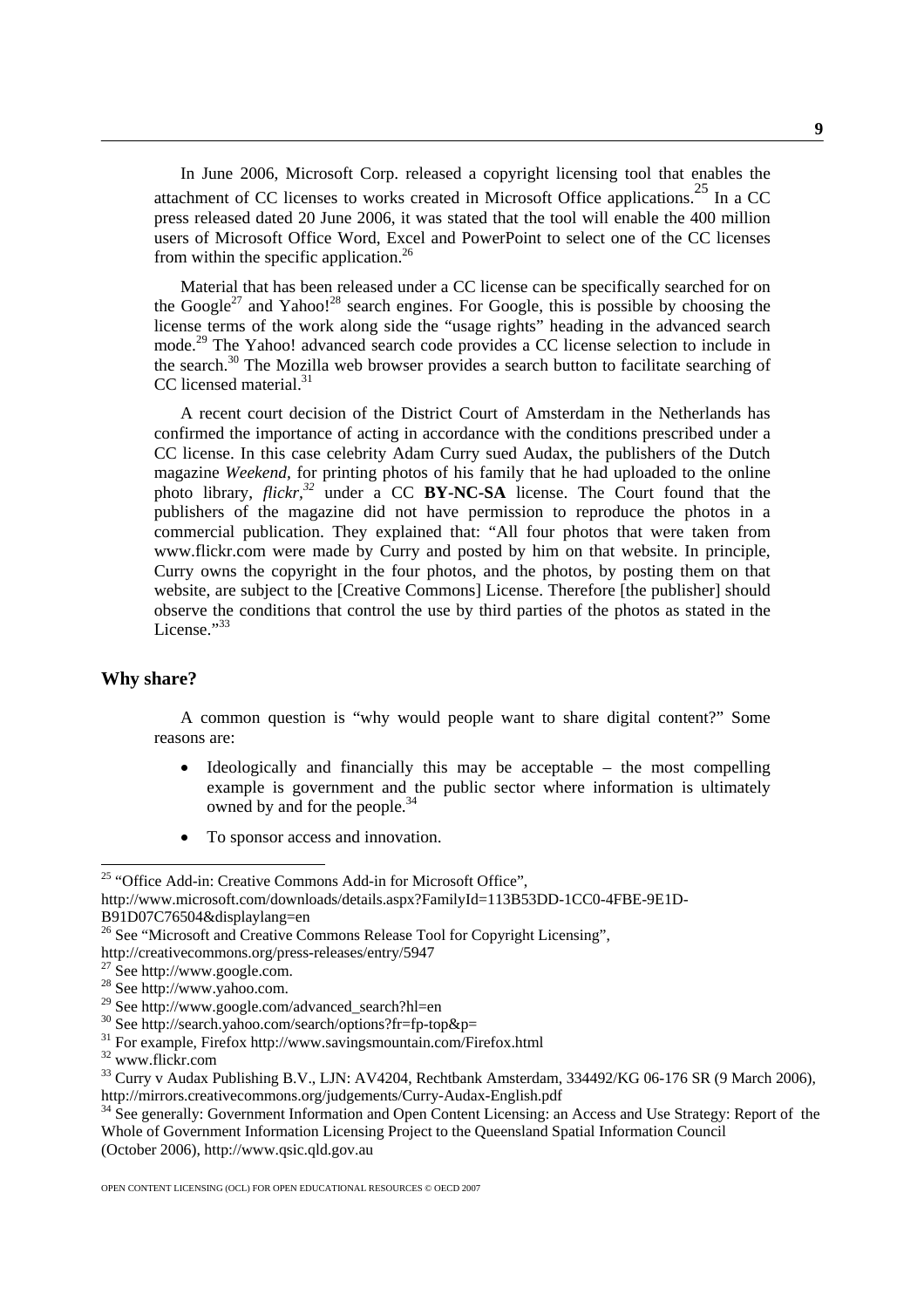- <span id="page-9-0"></span>• Open contenting one version of your material *e.g.* a draft (E Print) or a chapter may in fact be a strategy for enhancing the commercialised version of your content.
- A wish to share with others for creative and educational purposes.
- Publicity what the free and open software movement calls "egoboo" or reputation within the open community which in some cases will be exploited commercially down the track.
- Negotiability through technologically implemented generic protocols that can be utilised with the click of a mouse.
- As part of a new business model.
- To enhance knowledge and culture.
- "What is junk to one may be gold to another" the idea that the off cuts or digital junk of one person may be the building blocks of knowledge and creative genius for another.
- "Indirect appropriation" money, design and use of end product, pleasure or social profile gained through involvement in peer production.<sup>3</sup>

A person's motivation for sharing will have an impact on the license they choose to attach to their material. Some argue that open content should have no restrictions on reuse, others will argue it should require attribution, while others will demand the share alike requirement. $3\overline{6}$  Ultimately, and subject to any other legal obligation or compatibility requirements, the choice is one for the copyright owner to make.

#### **Does CC mean that copyright law is redundant?**

As stated above, Creative Commons draws on the work of the free software movement. "Free software" means free as in freedom (to access code) not price and has come to the fore in an environment of proprietary software distribution where source (human readable) software code is hidden from public view. The free software model is to distribute software with the source code open and accessible so that the recipient can easily and better understand the software. This in turn enhances further innovation, error detection and/or security testing. However, the free software movement requires through its General Public License (GNU GPL) that if you use open code and innovate upon it and then *distribute* that code in a derivative work you must disclose the code of the derivative work to the person to whom you are distributing the code (which in many cases is effected by disclosure to the whole community). As has been written elsewhere:

*The powerful insight that Richard Stallman and his advisers at the Free Software Foundation ... discovered was that if you want to structure open access to knowledge you must leverage off or use as a platform your intellectual property rights. The genius of Stallman was in understanding and implementing the ethic that if you want to create a community of information or creative commons you need to be able to control the way the information is used once it leaves your hands. The regulation of this downstream activity was achieved by claiming an* 

<span id="page-9-1"></span><sup>&</sup>lt;sup>35</sup> Y. Benkler (2002), "Coase's Penguin, or Linux and the Nature of the Firm", 112 Yale Law Journal 369.<br><sup>36</sup> "Lawrence Lessig on Important Freedoms",<http://creativecommons.org/weblog/entry/5719>

<span id="page-9-2"></span>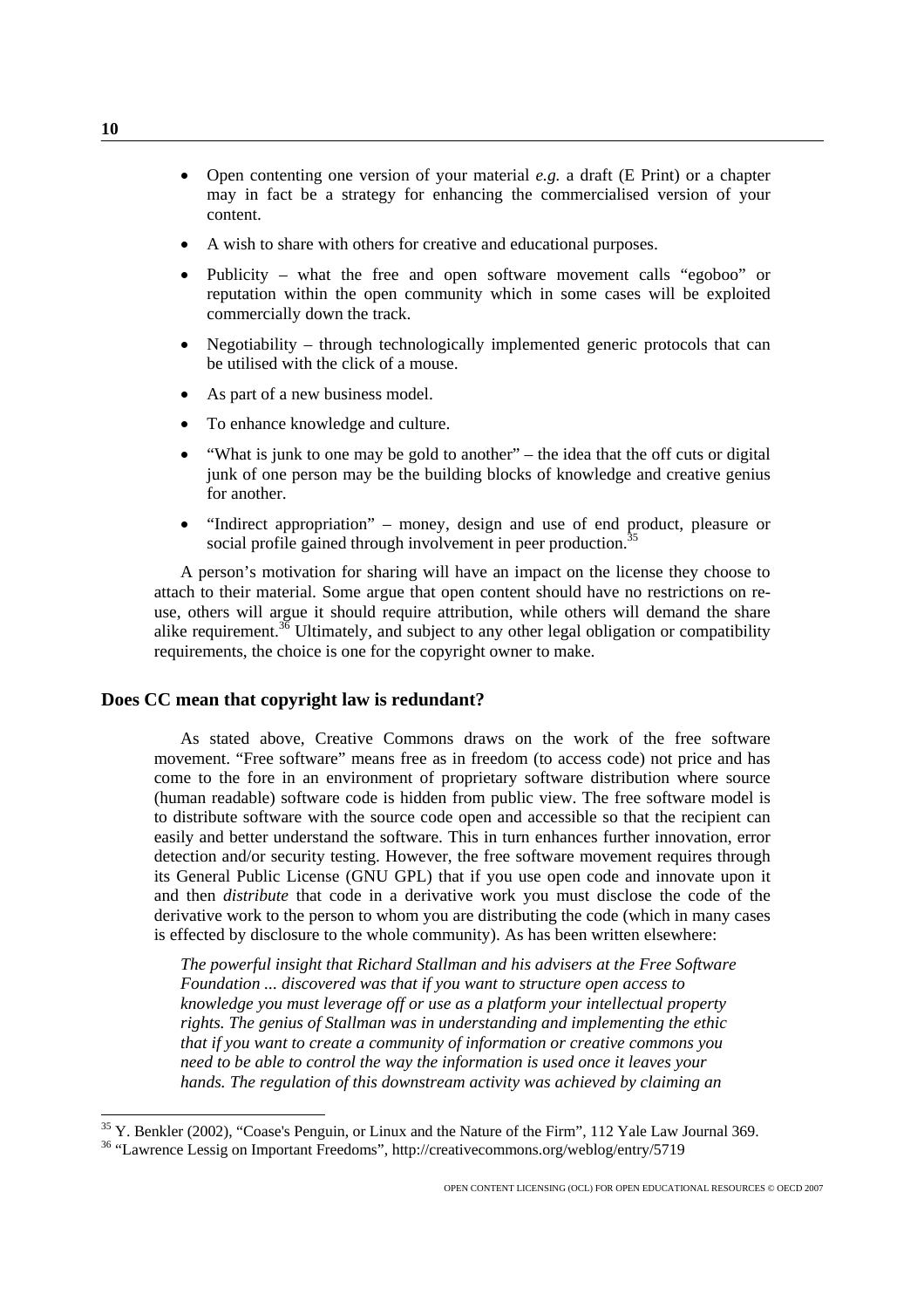<span id="page-10-0"></span>*intellectual property right (copyright in the code) at the source and then structuring its downstream usage through a license (GNU GPL). This was not a simple "giving away" of information but rather a strategic mechanism for ensuring the information stayed "free" as in speech. It is on this foundation that we now see initiatives like the Creative Commons expanding that idea from open source code to open digital content.[37](#page-10-1)* 

The point being made is that models like Creative Commons rely on the power of copyright ownership and law to structure open access downstream. In this sense CC is not anti-copyright, rather it uses copyright as the basis for structuring open access. In this sense CC is designed to provide a new (or some might say alternative) model for managing copyright in digital content.

#### **How does CC relate to the Open Access (OA) movement?**

Creative Commons and the allied Science Commons<sup>38</sup> are seen as important means for allowing authorised "open access" to creative and scientific materials. Open Access as defined in the *Berlin Declaration on Open Access to Knowledge in the Sciences and Humanities*  $(2003)^{39}$  and the *Bethesda Statement on Open Access Publishing*  $(2003)^{40}$ seeks to open up access to research, data sets and scholarship especially that which is publicly funded.<sup>41</sup> Creative Commons licenses are seen as a mechanism through which open access to research can be promoted.<sup>42</sup> For example if I write an article on the legal aspects of downloading mp3 music files from the Internet I might put that up on my website with a CC badge representing that the content is licensed under Version 2.5 of the Australian CC license and allows the user to reproduce, recast and communicate the content so long as they provide attribution (Attribution  $- BY$ ), do not use it for a commercial purpose (Non Commercial – **NC**) and share their innovations with the open access community (Share alike  $-$  **SA**).<sup>43</sup>

#### **In the remix world of CC where do moral rights fit?**

The generic CC licenses which derive from US law now entrench the protection of the moral right of attribution by making it a core term of every license; however the moral right of integrity is only guaranteed under the US license by choosing the "no derivatives" option or by the operation of some other law.<sup>44</sup> The Australian licenses have been drafted in a manner that protects the moral rights of attribution and integrity as found in national legislation as core terms of the licenses. This is the general trend with Creative Commons licenses outside of the US and Canada.

<span id="page-10-1"></span><sup>&</sup>lt;sup>37</sup> A. Fitzgerald and B. Fitzgerald (2004), "Intellectual Property in Principle", LBC/Thomson, Sydney.<br><sup>38</sup> www.sciencecommons.org<br><sup>39</sup> http://www.zim.mpg.de/openaccess-berlin/berlindeclaration.html

<span id="page-10-2"></span>

<span id="page-10-3"></span>

<span id="page-10-4"></span><sup>&</sup>lt;sup>40</sup> <http://www.earlham.edu/~peters/fos/bethesda.htm>. See also OECD, Declaration on Access to Research Data From Public Funding (2004), http://www.oecd.org/document/0,2340,en\_2649\_34487\_25998799\_1\_1\_1\_1,00.html<br>
<sup>41</sup> See further: Dan Hunter (2005), "Walled Gardens", 62 W[ashington and Lee](http://www.indicare.org/) LR 607.<br>
<sup>42</sup> R. Poynder (2005), "The Ro

<span id="page-10-6"></span><span id="page-10-5"></span>

<span id="page-10-7"></span>

<span id="page-10-8"></span> $44$  In relation to visual artists see: section 106A of the US Copyright Act 1976.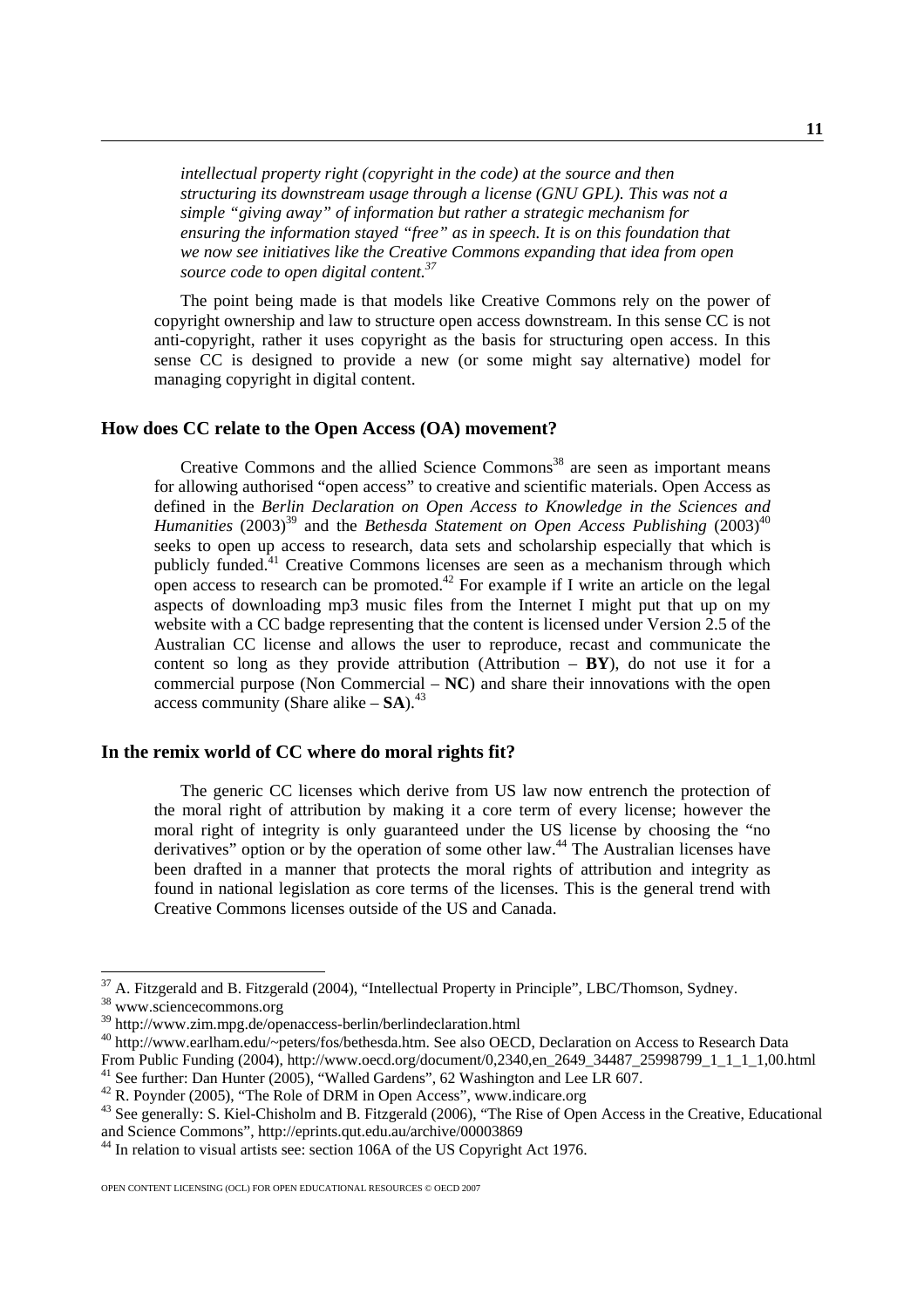#### <span id="page-11-0"></span>**CC as a model for making copyright more active**

There is great concern worldwide that too much copyright material is left inactive in archives (*e.g.* government, museums) because the process of negotiating the license is too time consuming or expensive, even where the copyright owner does not want to make money. Now that we have a vast array of digital technology that can present much of this material to the world cheaply and rapidly, more and more institutions are considering how they might allow greater access to their archives/knowledge (*e.g.* BBC). A facility for accessing archived material, especially publicly funded material, will increasingly be demanded as part of the landscape of information management and creative innovation. CC provides an effective and simple way in which sharing and collaborative effort can be facilitated in the realm of digital content and hopefully a way in which inactive copyright material can be given new life.

#### **CC and sustainable business models**

As with free and open source software it has become apparent that it is possible to have business models wrapped around open content. With software the approach has been to provide services along with the open code *e.g.* the Redhat model,<sup>45</sup> or provide value added code or knowledge under a dual licensing model, the MySQL model $46$  – one open and one restricted/commercial.

Statistics show us that the initial trend under the Creative Commons model has been that the majority of people prefer to license out under the non commercial condition.<sup>[47](#page-11-3)</sup> This means they reserve the right to commercialise and to set up a traditional commercial contract with a client. Therefore I can give permission in advance to use my content for non commercial purposes but the minute you use it commercially you are required to obtain permission in the form of a commercial contract. This dual licensing approach provides open access for non commercial purposes but restricted rights of re-use for commercial purposes. Some licenses – not  $CC$  – are offering these options within the same license. That is, if you use non commercially you are governed for example by clause 4 of the contract while if you use commercially you are governed by clause 5 which requires a license fee to be paid.<sup>48</sup>

A number of people have used CC licensing as a tool to promote and profile their work and to even convince commercial publishers to enter foreign markets. The ability for people to access content and translate it has opened up new possibilities.

As well in the case of open access journal articles we have seen the development by publishers of business models where researchers pay for their open access academic work to be refereed and published in a commercial format– the so called Gold Model.<sup>49</sup>

Revver, a user generated video sharing website, presents yet another emerging business model.<sup>50</sup> Creators upload their videos to the Revver website under a

<span id="page-11-1"></span>

<span id="page-11-2"></span>

<span id="page-11-4"></span><span id="page-11-3"></span>

<sup>&</sup>lt;sup>45</sup> www.redhat.com<br><sup>46</sup> www.mysql.com<br><sup>47</sup> "Midyear license adoption estimates", http://creativecommons.org/weblog/entry/5936<br><sup>48</sup> See also: "Commercial Commons License", http://www.openbusiness.cc/commercial-commons-lice

<span id="page-11-5"></span><sup>49</sup> See further: R. Poynder (2005), "The Role of DRM in Open Access", http://www.indicare.org/tikiread\_article.php?articleId=93> 50 www.revver.com

<span id="page-11-6"></span>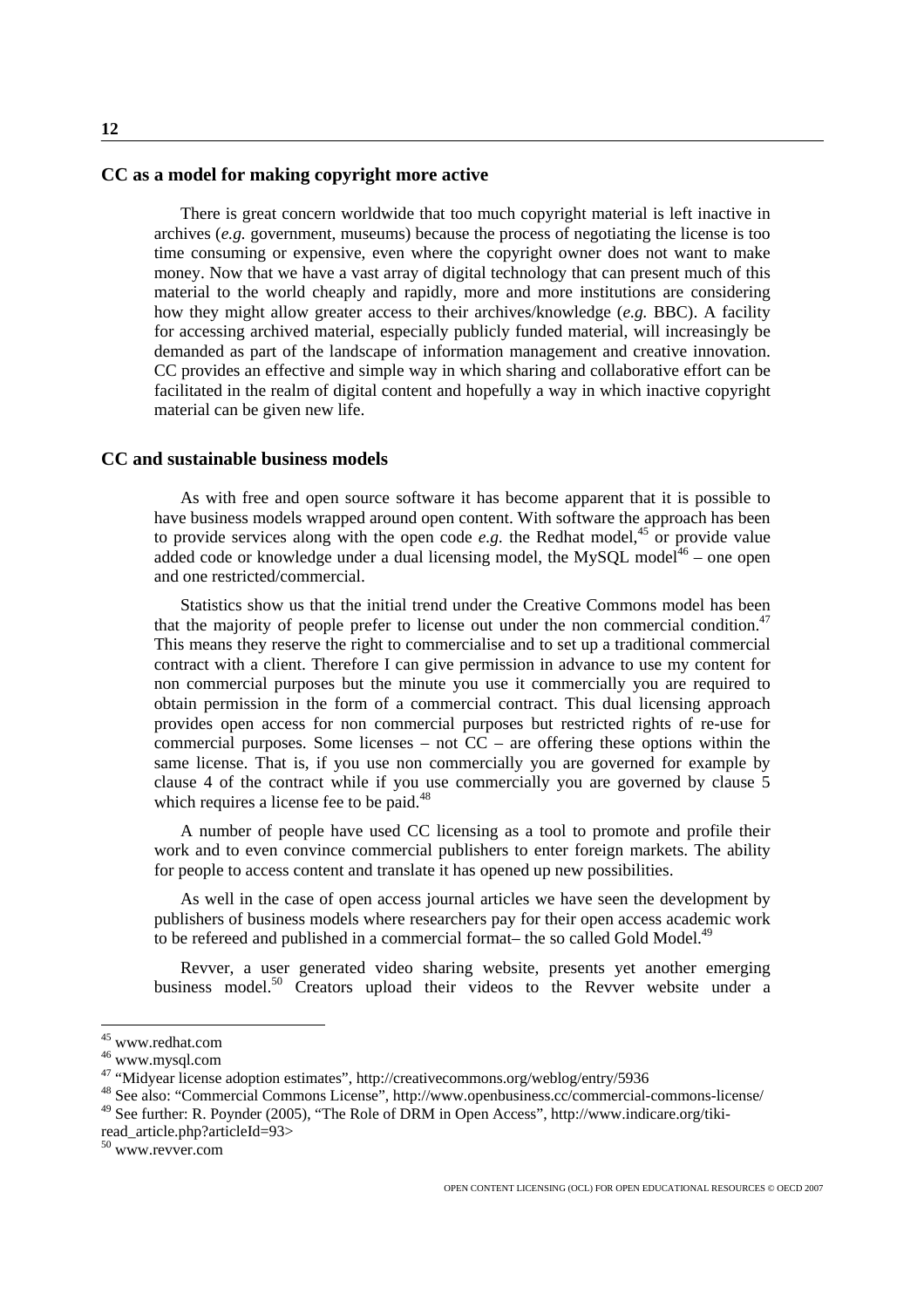<span id="page-12-0"></span>CC **BY-NC-ND** license and an advertisement is embedded in the video. If and when the viewer clicks on the advertisement which appears towards the end of the video a revenue stream is activated which is shared 50/50 between the website and the creator. One popular video known as "The Extreme Diet Coke and Mentos Experiment" depicting two would be scientists feeding mentos lollies into diet coke bottles to create a fountain effect has been downloaded millions of times and has generated tens of thousands of dollars in revenue for its creators. Increasingly entrepreneurs are examining ways in which the use value of copyright material can be exploited through new business models.

#### **CC and open educational resources (OER)**

Creative Commons and other types of open content licenses provide the basis (necessary permission) on which to share and re-use open educational resources – MIT Open Course Ware is a prime example.<sup>51</sup> Educational resources will in most instances involve copyright literary, dramatic, musical or artistic works, films or sound recordings. To this extent permission of the copyright owner, a lawful exception such as fair use/dealing or a statutory or compulsory license will be needed to authorise re-use (of the whole or a substantial part of the material) through, for example, reproduction or communication. An open content or source code license represents a convenient method for sharing and re-use of copyright material by providing the necessary permission.

In the sharing and re-using (by teachers or students) of learning objects, research results, publications, or other materials for educational environments open content licensing will increasingly play a role. Knowledge management in schools and universities will need to be able to understand and harness the power of this new dynamic.[52](#page-12-2) As mentioned above, Creative Commons has been embedded as a standard search function in major search engines and web browsers.

The rise of collaborative innovation (where people are encouraged to research as part of a team, Grid computing is but one example) and serendipitous innovation where people enhance knowledge through stumbling on to someone else's work (for example, via the Internet) will demand that we understand how to share knowledge and to do it legally.

The custodians of publicly funded research and government owned copyright material will also be under tremendous pressure to free up such material for re-use for educational purposes.

In Australia, AEShareNet has developed a Free for Education License (FfE) which can be used by government or any other person or entity to label content that can be utilised for educational activities.<sup>53</sup>

Creative Commons is also assessing the role of an educational license and the leader of the cc-education project is David Wiley, Founder of [OpenContent](http://opencontent.org/)<sup>54</sup> and Assistant Professor of Instructional Technology, [Utah State University](http://www.usu.edu/). Recently Wiley explained, "The current community of practice around educational uses of the [Creative Commons]

<span id="page-12-2"></span><span id="page-12-1"></span>

<sup>&</sup>lt;sup>51</sup> [ocw.mit.edu,](http://ocw.mit.edu/) see also LAMS Community, [www.lamscommunity.org](http://www.lamscommunity.org/)<br><sup>52</sup> B. Fitzgerald, "Structuring Knowledge Through Open Access: The Creative Commons Story" in C. Kapitzke and B. Bruce (2005) (eds.), *New Libraries and Knowledge Spaces: Critical Perspectives on Information Education*,

<span id="page-12-3"></span> $^{53}$  www.aesharenet.com.au  $^{54}$  [http://opencontent.org](http://opencontent.org/)

<span id="page-12-4"></span>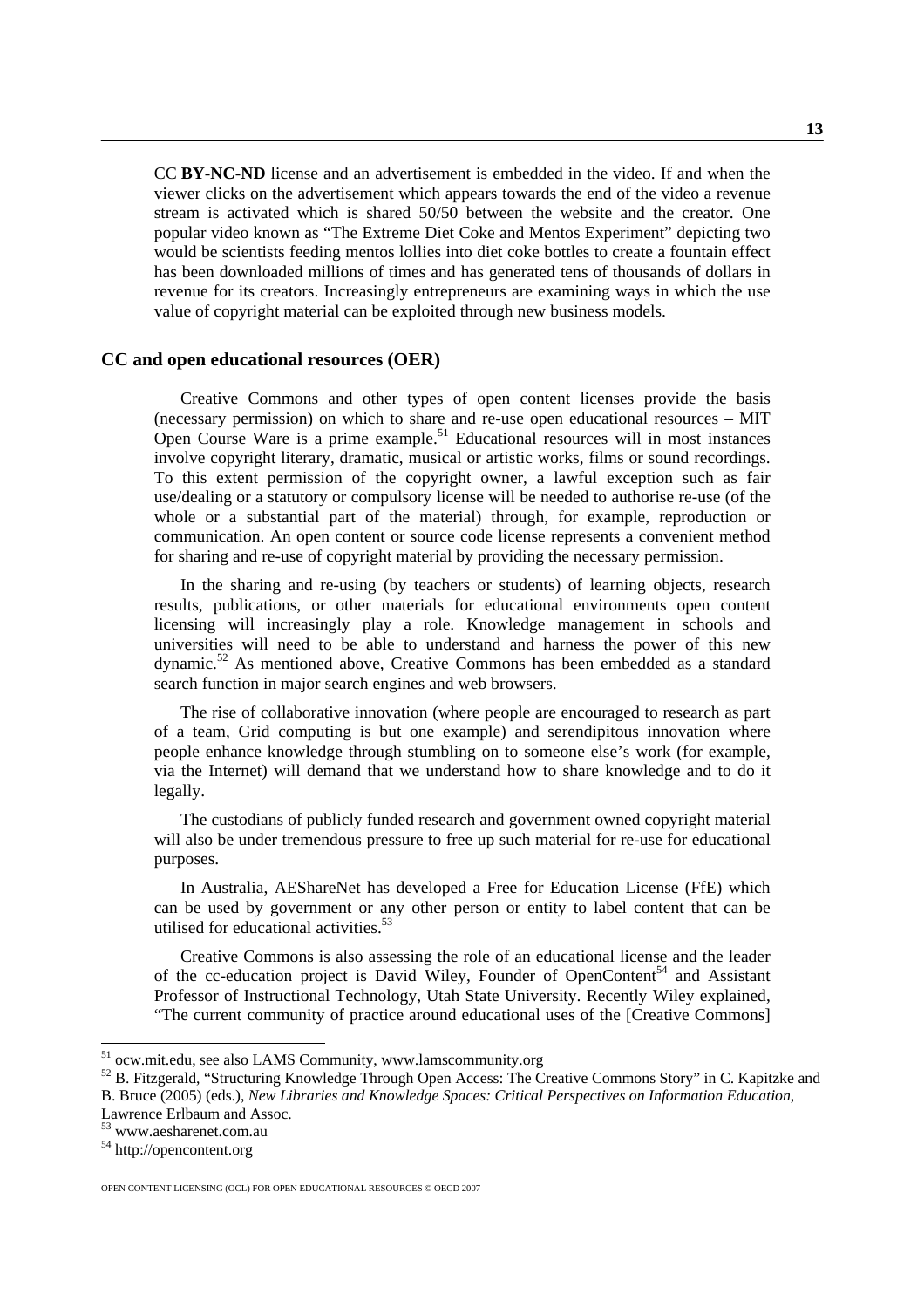<span id="page-13-0"></span>BY-NC-SA license (MIT OCW, USU OCW, Johns Hopkins OCW, etc.) strongly encourages teachers to reuse the OCW materials in their courses…Use by teachers in classrooms, by students, and by people with no institutional affiliation is strongly encouraged. Of course non commercial doesn't only mean teaching and learning; many types of research are covered by the definition as well."<sup>55</sup>

Some commentators have suggested that the sustainability of OER may lie in developing non institutional education communities – like the free software community – that can act as a reliable, continuous, cheap and effective resource upon which to build open education[.56](#page-13-2)

#### **The challenges**

The operation of the CC model requires some fundamental elements and we need to be sure these are in place before this model is implemented in the education sector. We need to be clear that the person or entity that provides permission under a Creative Commons license is indeed the copyright owner. In the university sector in many countries Intellectual Property Policies, incorporated by reference in employment agreements, will clarify who owns copyright in what material. Under most of these policies the academic is allowed to retain copyright in their lecture notes and publications although software code and data sets are sometimes owned by the university. Materials generated for courses, under the general principle that copyright material generated in the course of employment is owned by the employer, will normally be owned by the university, with academics given some rights of user. The merging of lecture notes and course materials in online learning environments has caused some blurring of the traditional lines of copyright ownership and therefore people need to take care to clarify ownership to these materials before applying a Creative Commons license. As well increasing collaboration between institutions in the development of online materials creates another series of questions about rights ownership. Ultimately institutions need to clarify their commitment to open education and put in place policies that implement their plans. It is extremely important that academics have the certainty to engage in open and collaborative innovation through the sharing of educational resources if and when they wish.

Moral rights issues will also need to be considered. As explained above CC licenses outside of the US and Canada operate in a manner that accommodates moral rights. In reusing educational resources people will need to be mindful of the moral rights obligations that CC licenses confirm – namely that of attribution and preserving the integrity of the copyright material. Downstream users need to be mindful of how far these obligations reach. For example in Australian law these obligations are set in a context of reasonableness.

In licensing out material under a Creative Commons license, for instance an academic article, electronic thesis or course material people need to be careful not to include third party owned copyright items that they have no authority to license. If you have third party owned materials embedded in work you have generated you will need to obtain the permission of the third party owner to license them out with your material under a CC license unless they do not amount to a substantial part or you can rely on some law such

<span id="page-13-2"></span><span id="page-13-1"></span>

<sup>&</sup>lt;sup>55</sup> <http://lists.ibiblio.org/pipermail/cc-education/2005-April/000245.html><br><sup>56</sup> S. Downes, "Supporting Social Learning Around Collections of Open Educational Content: Open Learning Support", http:www.downes.ca/cgi-bin/page.cgi?post=22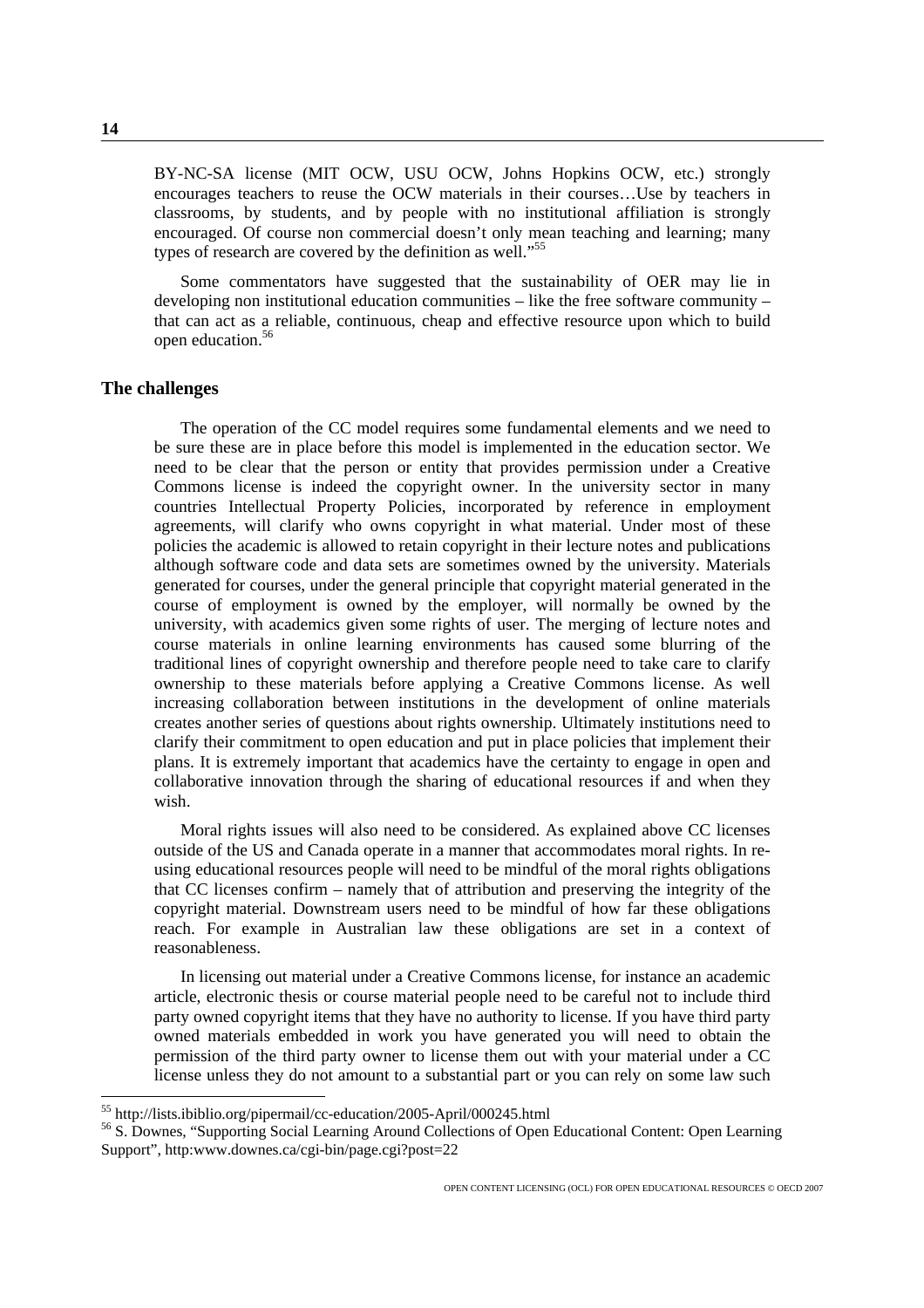as fair dealing or fair use or some other form of permission. A substantial part is usually determined by quality and not quantity, meaning a very small quote if it is the essence of a work may amount to a substantial part. General guidelines, which cannot be absolute rules because of the contingent nature of what is a substantial part, suggest that quotes of 200-300 words from an article or book are not substantial. Fair dealing and fair use exceptions allow for the reproduction and communication of third party content for certain purposes and this needs to be assessed in each jurisdiction. When in doubt, a clear permission covering the online dissemination under a CC license should be obtained from the third party owner.

Another point of difficulty is determining whether re-use in education will be classed as commercial or non commercial under the CC non commercial condition as increasingly education providers are required to engage in revenue generating activities. New guidelines being promulgated by CC explain that use of material by a not for profit entity (university, school) for the purposes of education will not be commercial use.<sup>57</sup> Based on these draft Non Commercial Guidelines, use of material licensed under a Creative Commons Non-commercial license by a not-for-profit educational institution would be permitted for:

- classroom use;
- use in research or school projects; and
- use in course materials, including materials for "paid" courses.

The material could not, however, be used:

by a "for profit" school or university.

The AESharenet Free for Education (FfE) license does not discriminate between profit and not-for-profit educational organisations providing that:

*You may use and copy any material covered by an* AEShareNet*-FfE license, for educational purposes only.* 

*The term "use" means read, view, play, perform, operate and/or execute the material (depending on its nature and format). The term "education" means a structured program of learning and/or teaching for the benefit of a learner.* 

*If you are an education provider or other organisation you may use the material within or for the services of your organisation. You make and give copies to learners, including by emailing them and/or by uploading them to an intranet within your organisation. You may charge for the education provided. You may also charge learners separately for the material on a cost-recovery basis only.* 

*If you are an individual learner you may use the material personally for your education, such as including it (with proper attribution) in work that you do in the course of that education.* 

<span id="page-14-0"></span> <sup>57</sup> [http://wiki.creativecommons.org/NonCommercial\\_Guidelines](http://wiki.creativecommons.org/NonCommercial_Guidelines), See also "Non Commercial Guidelines", [http://lists.ibiblio.org/pipermail/cc-licenses/attachments/20060110/02d7a271/NonCommercialGuidelinesclean-](http://lists.ibiblio.org/pipermail/cc-licenses/attachments/20060110/02d7a271/NonCommercialGuidelinesclean-0001.pdf)[0001.pdf](http://lists.ibiblio.org/pipermail/cc-licenses/attachments/20060110/02d7a271/NonCommercialGuidelinesclean-0001.pdf)

OPEN CONTENT LICENSING (OCL) FOR OPEN EDUCATIONAL RESOURCES © OECD 2007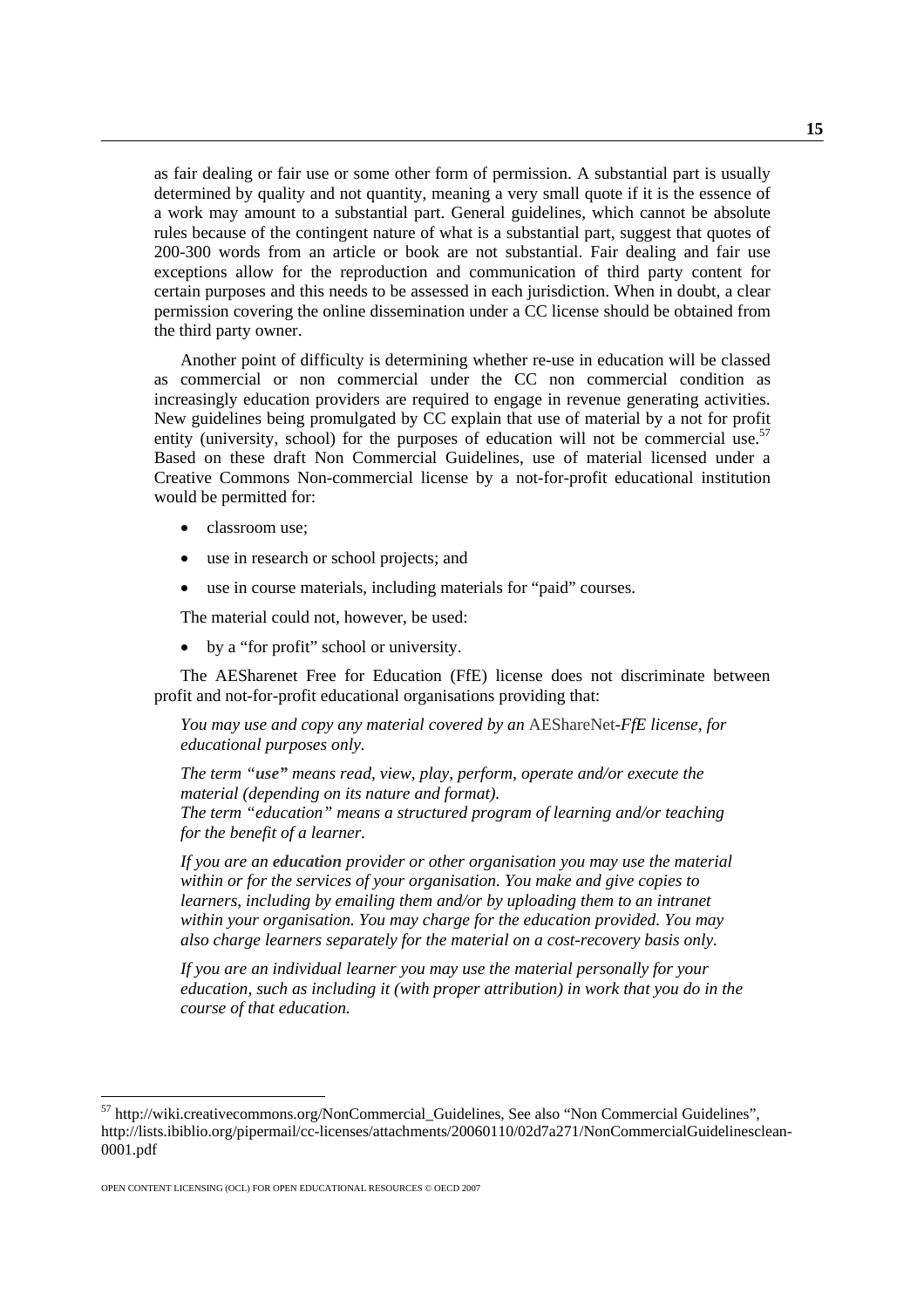<span id="page-15-0"></span>*There is no limit on the number of copies that can be made. You may copy part or all of the material.[58](#page-15-1)*

*It should be noted however that under the FfE license: "You may not develop an enhanced version of the material. (An 'enhanced' version involves blending of substantial new material with the original material so as to give rise to a new layer of copyright.)"* 

The non commercial condition has been criticised by some commentators as being too vague, restrictive and/or incompatible with established licenses like the GFDL. While some of this criticism is justified, there is no doubt that the non commercial condition can be easily applied and understood in many instances and will play a significant role in the OER framework. That said, as people learn more about the open content licensing framework it is predicted that the non commercial condition will be used less.

Commentators have also criticised CC licenses because they are perpetual and irrevocable, meaning that once you license your material you cannot change your mind; it is licensed forever. While this is correct, as a practical measure you can always take the material off the web or refuse to distribute any more copies; however, any person who has access to a version that is already circulating is entitled to use it in accordance with the license. There has been talk about introducing a revocable CC license although the administration of such a license would be challenging, though perhaps not impossible. Some people have used the non commercial and/or the share alike condition as insurance against any potential negative impact of the irrevocability of the license, thereby reserving the right to deal with commercial exploitation under a separate license and/or requiring others to share their innovations. The key point to make is that if you are going to license under a CC license you need to be mindful that the license is irrevocable and as to how this will impact upon your present and future objectives.

#### **Open access repositories**<sup>[59](#page-15-2)</sup>

The world wide development of open access repositories by universities, research institutes and academic disciplines has seen widespread sharing of journal articles and electronic theses. Disillusioned by the increasing costs of journal subscriptions and motivated by the great potential the Internet offered for disseminating knowledge, researchers and their institutions and disciplines have combined to provide greater access to materials. In some institutions such as QUT in Australia, depositing a version of your journal article in the university's E Print Repository is mandated by the terms of employment.<sup>60</sup> We have also seen major funders such as the Wellcome Trust in the UK condition research grants on the open access availability of research publications.<sup>61</sup>

There are approximately 24 000 peer-reviewed journals in the world today publishing around 2.5 million scholarly and scientific research articles per year in many different languages. Professor Stevan Harnard, a leading figure in the open access movement, explains the benefits of open access in this way:

<span id="page-15-2"></span><span id="page-15-1"></span>

<sup>&</sup>lt;sup>58</sup> www.aesharenet.com.au/FfE2/<br><sup>59</sup> See Open Access to Knowledge (OAK) Law Project at http://www.oaklaw.qut.edu.au

<span id="page-15-3"></span><sup>&</sup>lt;sup>60</sup> Policy F/1.3 E-print repository for research output at QUT, [http://www.mopp.qut.edu.au/F/F\\_01\\_03.html](http://www.mopp.qut.edu.au/F/F_01_03.html) <sup>61</sup> See B. Fitzgerald, A. Fitzgerald, M. Perry, S. Kiel-Chisholm, E. Driscoll, D. Thampallai and J. Coates (2006)

<span id="page-15-4"></span><sup>&</sup>quot;Creating a legal framework for copyright management of open access within the Australian academic and research sector", www.oaklaw.qut.edu.au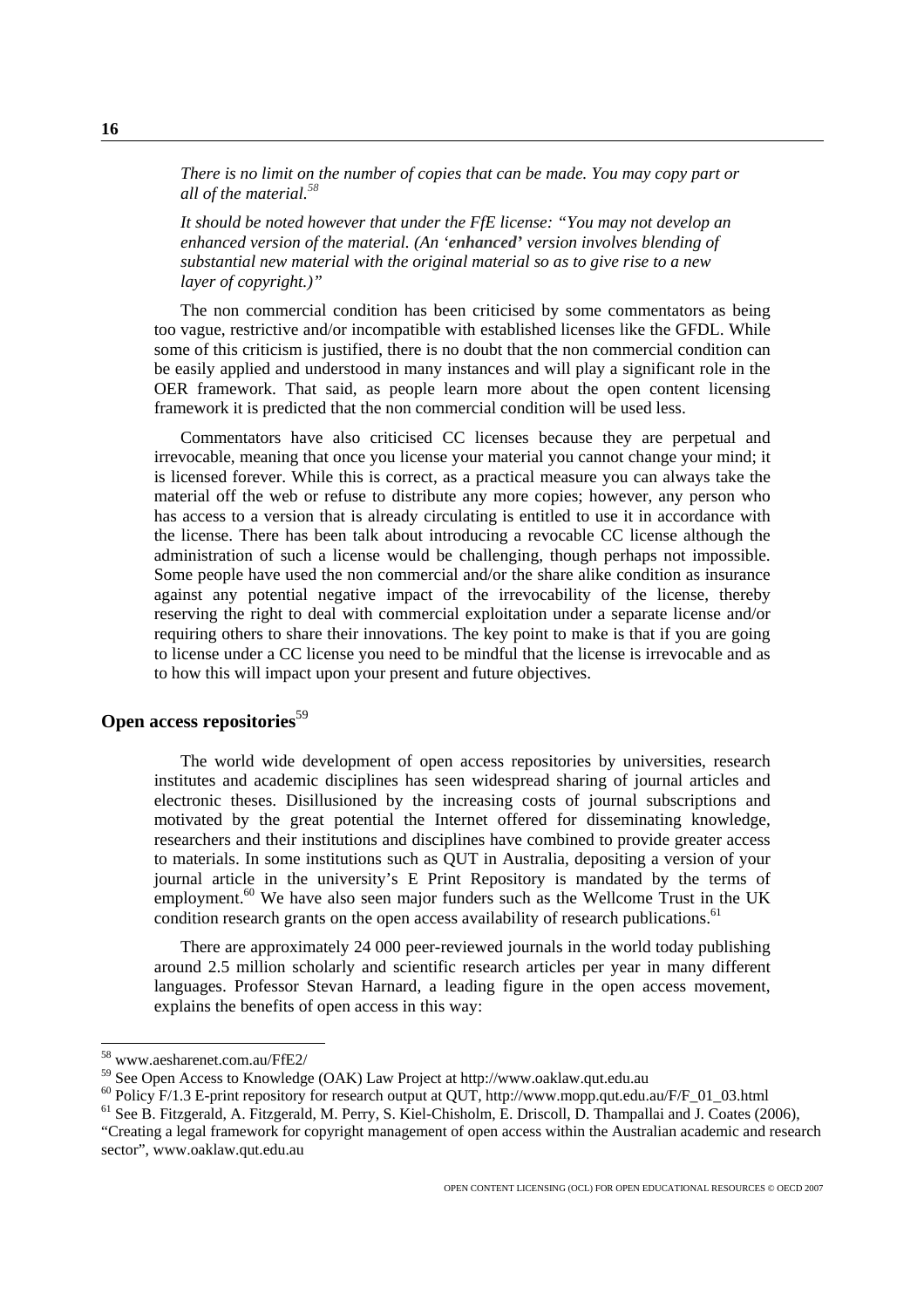<span id="page-16-0"></span>*All parties to the research publication and production co-benefit from this supplementary open-access self-archiving: Authors, their institutions, their funders, their publishers, and research itself. The author receives more citations (as well as more downloads: [http://eprints.ecs.soton.ac.uk/10647](http://eprints.ecs.soton.ac.uk/10647/)). The institution has greater research impact, and its research output is more visible, attracting more researchers, students, and research funding. The research funder (and the tax payer funding the funder) receives greater return on their investment in the research. The journal gains a higher citation impact factor, wider visibility and greater usage per published article. And of course the progress and productivity of researchers and research itself are enhanced.* 

Yet despite the benefits of self-archiving, researchers have been rather slow to do it, partly because they are not yet aware of those benefits, and partly because they feel they already have enough to do (and are unaware that it takes only 6-10 minutes per article to self-archive it: [http://eprints.ecs.soton.ac.uk/10688](http://eprints.ecs.soton.ac.uk/10688/)).

Publishers are certainly not at fault for the fact that authors have been so slow to selfarchive: ninety-two percent of the 8 450 journals surveyed to date (including most of the top journals) have given their authors the green light to self-archive: [http://romeo.eprints.org](http://romeo.eprints.org/). [62](#page-16-1)

Understanding the rights of downstream users to re-use materials they find in repositories is also important. As explained above clearly articulating these rights, through for example an open content license, could add more certainty to the further use of this knowledge. To this end it has been suggested that we need to ensure that commercial publishing agreements are flexible enough to accommodate such licensing. The delicate balance is to ensure that self-archiving practices continue to improve while at the same time further developing a legal framework that will reinforce the value and impact of such a practice. The good will and understanding of commercial publishers is central to both activities and must be carefully managed.<sup>63</sup>

#### **Conclusion: copyright more accessible and negotiable**

In a digital world where educational users will increasingly engage with a culture of cut and paste, remix, collaboration and instant Internet access, open content licensing will provide a vitally important facility for sharing and reshaping knowledge in the name of culture, education and innovation. While respecting the basic principle of copyright, open content licensing allows a broader understanding of information management in a way which builds on the existing system. There can be little doubt that open content licensing has already become and will continue to be, an important option in the copyright management, distribution and utilisation of educational resources.

<span id="page-16-1"></span> $62$  S. Harnad (2005), "On Maximizing Journal Article Access, Usage and Impact", http://www.haworthpressinc.com/library/StevanHarnad/04212005.asp

<span id="page-16-2"></span> $63$  See B. Fitzgerald, A. Fitzgerald, M. Perry, S. Kiel-Chisholm, E. Driscoll, D. Thampallai and J. Coates (2006), "Creating a legal framework for copyright management of open access within the Australian academic and research sector", www.oaklaw.qut.edu.au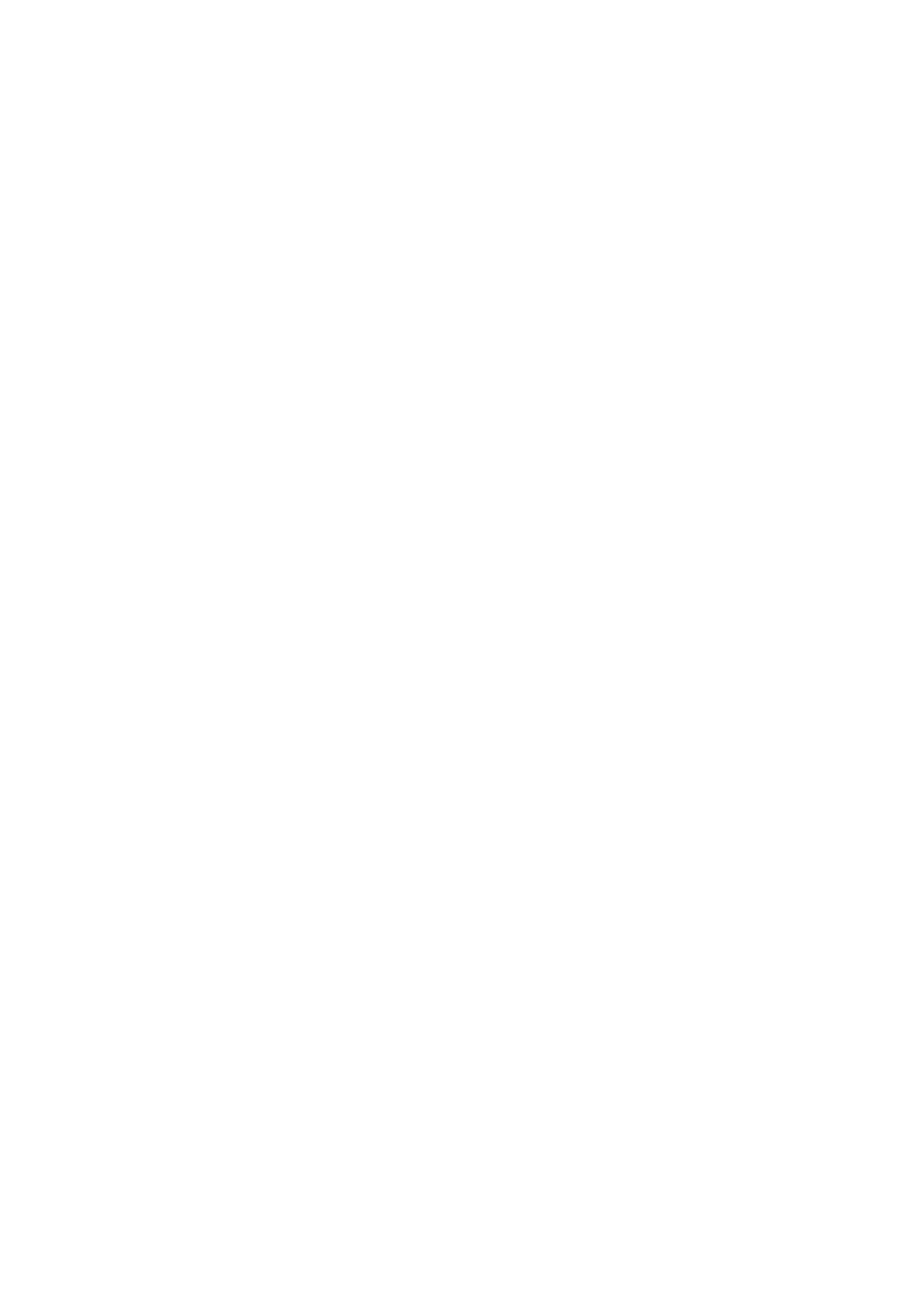## *Further reading*

[www.creativecommons.org](http://www.creativecommons.org/)

http://www.law.qut.edu.au/about/staff/lsstaff/fitzgerald.jsp

- [Fitzgerald, B. and G. Bassett \(2003\) \(eds.\),](http://www.law.qut.edu.au/files/open_source_book.pdf) *Legal Issues Relating to Free and Open [Source Software](http://www.law.qut.edu.au/files/open_source_book.pdf)*.
- Fitzgerald, B. and N. Suzor (2005), "Legal Issues For the Use of Free and Open Source Software in Government", 29 Melbourne University Law Review 412, eprints.qut.edu.au.
- Fitzgerald, B., A. Fitzgerald, M. Perry, S. Kiel-Chisholm, E. Driscoll, D. Thampapillai and J. Coates (2006), "Creating a Legal Framework for Copyright Management of Open Access within the Australian Academic and Research Sector", [www.oaklaw.qut.edu.au](http://www.oaklaw.qut.edu.au/)
- Intrallect Ltd (E. Barker, C. Duncan) and AHRC Research Centre (A. Guadamuz, J. Hatcher and C. Waelde) (2005), Final Report to the Common Information Environment Members of a study on the applicability of Creative Commons Licenses, Ch 3.6,<http://www.intrallect.com/cie-study/>
- Lessig, L. (2004), "Free Culture: How Big Media Uses Technology and the Law to Lock Down Culture and Control Creativity".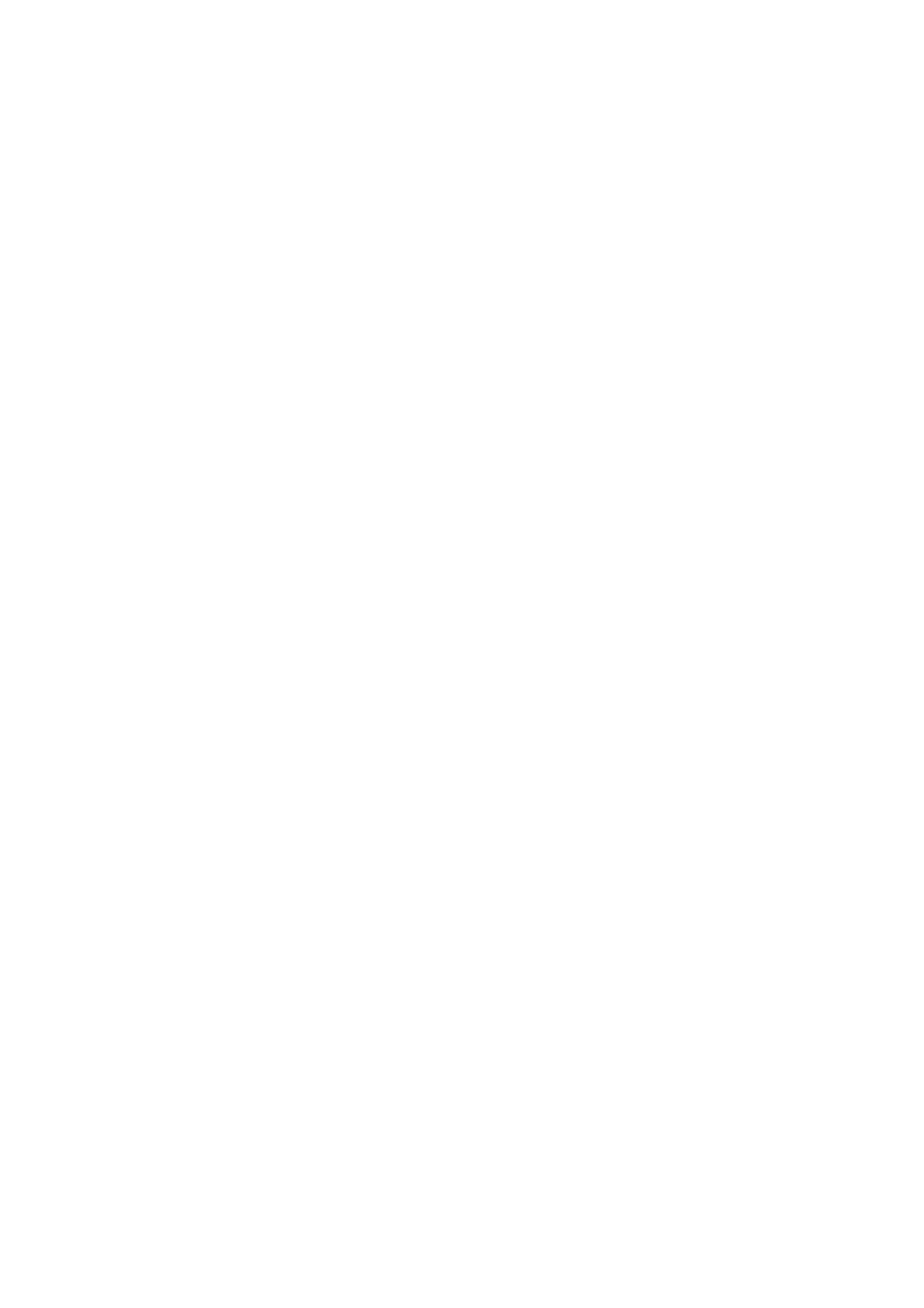### **Appendix Free and open source software**

Extracted from B. Fitzgerald and Nic Suzor (2005) "Legal Issues for the Use of Free and Open Source Software in Government" 29 *Melbourne University Law Review* 412 eprints.qut.edu.au

A grass roots movement started by free software guru Richard Stallman in the 1980s has revolutionised the way we think about software development and distribution. Stallman was frustrated with the fact that he could not access the source code (the human readable code) of software that was controlling a Xerox printer in his lab at MIT. His quest for opening up access to source code in software has led to the creation of a powerful form of collaboration known as the free software movement.

Free software is not free because it has no price; it is free because it contains values that enhance liberty for users and programmers. Stallman is quick to point out that "free software does not mean that the software is free, as in requiring no payment. When I speak of free software, I'm referring to freedom, not price. So think of free speech, not free beer."<sup>64</sup> Stallman applies four strict criteria to maintain free values in software:

- The freedom to run the programme, for any purpose (freedom 0).
- The freedom to study how the programme works, and adapt it to your needs (freedom 1). Access to the source code is a precondition for this.
- The freedom to redistribute copies so you can help your neighbour (freedom 2).
- The freedom to improve the programme, and release your improvements to the public, so that the whole community benefits (freedom 3). Access to the source code is a precondition for this.<sup>[65](#page-20-1)</sup>

Free software is distributed with the source code disclosed or open at the point of distribution. Non-free or proprietary software is distributed with no source code disclosed, requiring anyone who wishes to discover that source code to engage in a process of reverse engineering by decompiling the machine code into source code. The fear that attaches to distributing the source code with software is that a recipient may use it to their advantage and profit without giving back to the community, free-riding on the community based developments. In order to remedy the most extreme examples of this

<span id="page-20-0"></span> <sup>64</sup> Richard M. Stallman, "Free Software: Freedom and Cooperation", Speech at New York University, New York, 29 May 2001, http://www.gnu.org/events/rms-nyu-2001-transcript.txt (27 August 2001). On the power of free software models to enhance digital diversity consider: B. Fitzgerald (2001), "Intellectual Property Rights in Digital Architecture (including Software): The Question of Digital Diversity?", EIPR 121; B. Fitzgerald (2000), "Software as Discourse: The Power of Intellectual Property in Digital Architecture", 18 Cardozo Journal of Arts and Entertainment Law Journal 337.<br><sup>65</sup> "The Free Software Definition", Updated 27 October 2001, http://www.fsf.org/philosophy/free-sw.html

<span id="page-20-1"></span>[<sup>\(23</sup>](http://www.fsf.org/philosophy/free-sw.html (23) July 2002).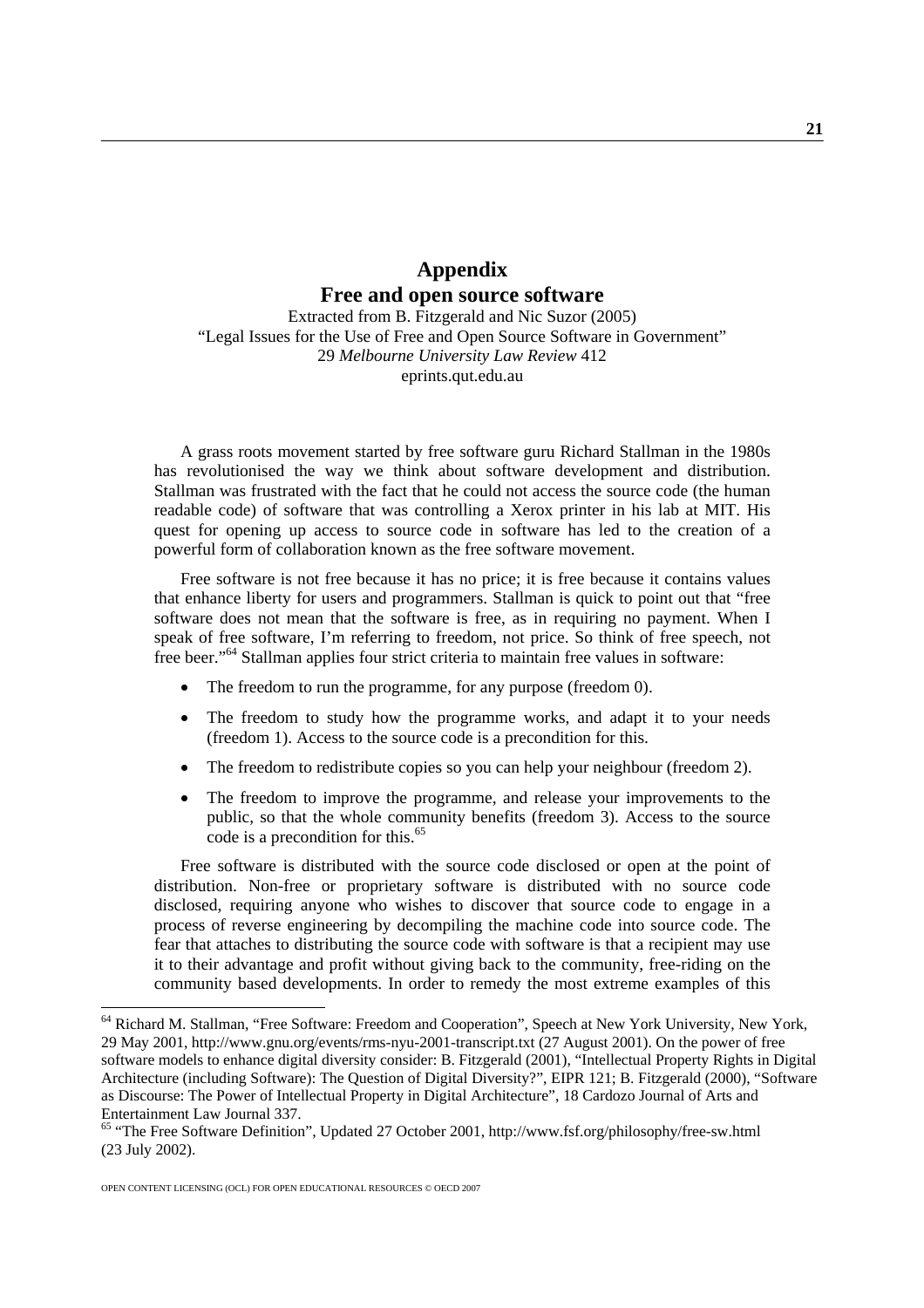Stallman ensured that the source code he distributed was covered by a lawfully binding obligation created through the GNU General Public License (GPL).<sup>66</sup> The GPL provides that if you take free software code and create and distribute a new work based on the code, you are obliged to disclose your code to the people you are distributing to, which in essence means the whole community. In this way the GPL leverages upon the copyright in software code owned by the person licensing out the code to oblige the recipient to share improvements with the community for everyone's benefit.

This was Stallman's powerful insight: copyright in software code can be used not only to close access and exploit its benefits for monetary reward but can also be claimed at the source to structure open access down-stream. Software source code that was released free to access would remain free to access, and any improvements would also be free to access.<sup>[67](#page-21-1)</sup>

Today, nearly every government in the world wants to know more about free software and how the model works, and the private sector is not far behind. Some governments have already begun the task of migrating to the use of free software in the public sector. The free GNU/Linux operating system now rivals the dominance of Microsoft Windows in controlling how our computers and networks run, at least at an institutional level. $^{68}$  The Australian Government Information Management Office's (AGIMO) recognises that the use of open source software is "particularly widespread in areas such as network infrastructure, single-purpose computer servers, security, Internet and intranet applications and network communications" in both the private and public sectors.<sup>69</sup>

*Copyleft and Non Copyleft Licenses:* There are two main types of free and open source software licenses. The simpler licenses, for example the revised<sup>70</sup> BSD and MIT/X11 licenses, allow redistribution and use in source and binary forms, with or without modification, on the condition that the copyright notice is retained and that any applicable warranties are disclaimed. There is no requirement that derivatives of the free software be free themselves. On the other hand, the copyleft licenses, like the GNU General Public License (GPL), attempt to create a contributory commons by requiring that any re-distribution of the software or its derivatives is released under the free license. $71$ 

*Free Software v Open Source:* The Open Source Initiative (OSI) is a non-profit organisation. Its leading proponent, Eric Raymond, has conceptualised business models

<span id="page-21-3"></span>

<span id="page-21-0"></span> <sup>66 &</sup>quot;The General Public License (GPL)", Version 2, June 1991, http://www.opensource.org/licenses/gpl-license.html

<span id="page-21-1"></span>at 19 August 2001.<br><sup>67</sup> For a detailed overview of and motivations for peer and user led production, of which free software is a prime example, see Y. Benkler (2002), "Coase's Penguin, or, Linux and The Nature of the Firm", 112 Yale LJ 369; J. Lerner and J. Tirole (2002), "Some Simple Economics of Open Source", 50 J. Indus. Econ. 197; E. von Hippel

<span id="page-21-2"></span><sup>(2001), &</sup>quot;Innovation by User Communities: Learning from Open Source Software", 42 Sloan Mgmt Rev 82. <sup>68</sup> For example, Netcraft, a respected long-term Internet research and analysis organisation, in their most recent survey suggest that over 69% of all active websites use the free Apache webserver (Netcraft, June 2005 Web Server Survey, http://news.netcraft.com/archives/2005/06/01/june\_2005\_web\_server\_survey.html).<br><sup>69</sup> AGIMO (2005), "A Guide to Open Source Software", p. 10.<br><sup>70</sup> The original BSD license had what came to be known as an "obnoxious

<span id="page-21-4"></span>attribution to be displayed on all advertising materials. This caused a problem when there were many contributors to a project, because the attribution material quickly became large and unwieldy. Current versions of this license do not include the clause, but there are still many examples of software products released under the original license or modified versions of the original license.<br><sup>71</sup> See Lawrence Rosen (2004), "Open Source Licensing: Software Freedom and Intellectual Property Law",

<span id="page-21-5"></span>Prentice Hall.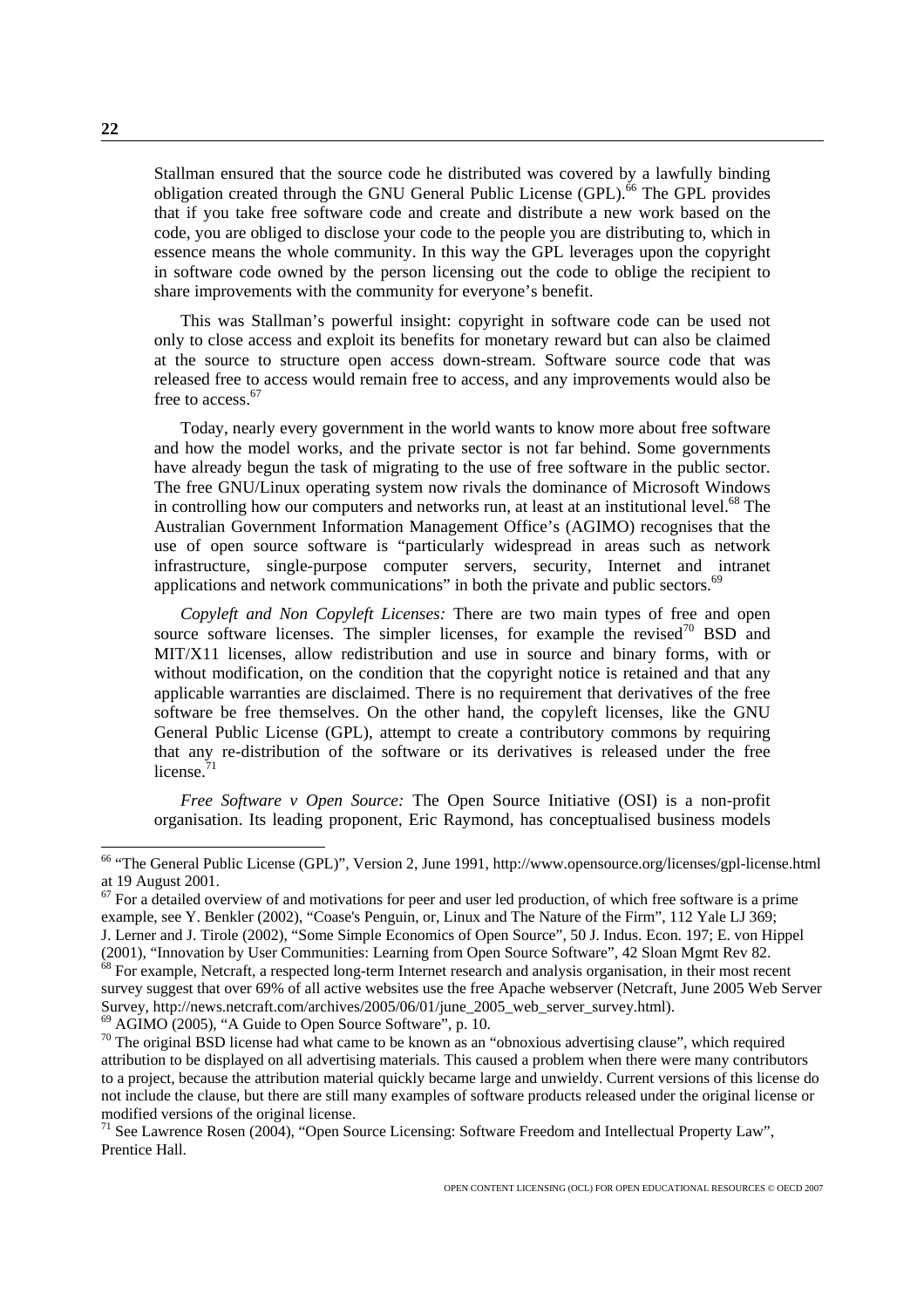enabling commercial exploitation of open source programmes[.72](#page-22-0) Programmes distributed with the Open Source Certified trademark  $(OSI$  Certified)<sup>73</sup> are published on an approved list of licenses<sup>74</sup> that conform to the open source definition.<sup>75</sup>

The difference between open source and free software is mainly a philosophical one. Because the definition of "open source" is somewhat broader than the definition of "free software", it is clear that all free software is open source, but not all open source software is free. In practice, however, most licenses that satisfy the OSI definition will also be considered "free".

The OSI was initially formed by a small group of people, including Bruce Perens and Eric Raymond, in order to promote commercial uptake of free software, from fear that the term "free" would otherwise discourage that process. Accordingly, the definition of open source was taken from the definition of free software,<sup>76</sup> but the emphasis was placed away from freedom and towards the development benefits of using an open source methodology. After a year, Bruce Perens resigned from the board of OSI, regretting that "open source has de-emphasised the importance of the freedoms involved in Free Software".<sup>77</sup> The FSF has noted that the changed focus of "open source" software encourages commercial developers to "gain the favourable cachet of 'open source' for their proprietary software products – even though those are not 'open source software' – because they have some relationship to free software or because the same company also maintains some free software", $^{78}$  as well as to reap the benefits of the open source

<span id="page-22-0"></span> $72$  These include loss leader; widget frosting; give away recipe/open restaurant; accessorising; free the future, sell the present; free the software, sell the brand; free the software, sell the content: Eric Raymond, *The Cathedral and the Bazaar*, http://www.catb.org/~esr/writings/cathedral-bazaar; Shane W. Potter (2000), "Opening Up to Open Source", 6 Rich. J.L &Tech 24; M. Fink (2002), *The Business and Economics of Linux and Open Source*, Prentice Hall PTR.

<span id="page-22-1"></span><sup>&</sup>lt;sup>73</sup> Open Source.Org, Revised 30 April 2001, http://www.opensource.org/docs/certification mark.html [\(24](http://www.opensource.org/docs/certification_mark.html (24) November 2001).<br><sup>74</sup> Open Source.Org, http://www.opensource.org/licenses/index.html (24 November 2001).<br><sup>75</sup> Open Source.Org, Version 1.9, http://www.opensource.org/docs/definition.html (20 July 2002).<br><sup>75</sup> The initia

<span id="page-22-2"></span>

<span id="page-22-3"></span>

<span id="page-22-4"></span>

<span id="page-22-5"></span> $\frac{1}{27}$  Email from Bruce Perens to debian-devel@lists.debian.org, "It's Time to Talk About Free Software Again",

<span id="page-22-6"></span>

<sup>17</sup> February 1999, [http://lists.debian.org/debian-devel/1999/02/msg01641.html.](http://lists.debian.org/debian-devel/1999/02/msg01641.html)<br><sup>78</sup> GNU Project, "Why 'Free Software is better than 'Open Source'", http://www.gnu.org/philosophy/free-softwarefor-freedom.html (13 November 2001).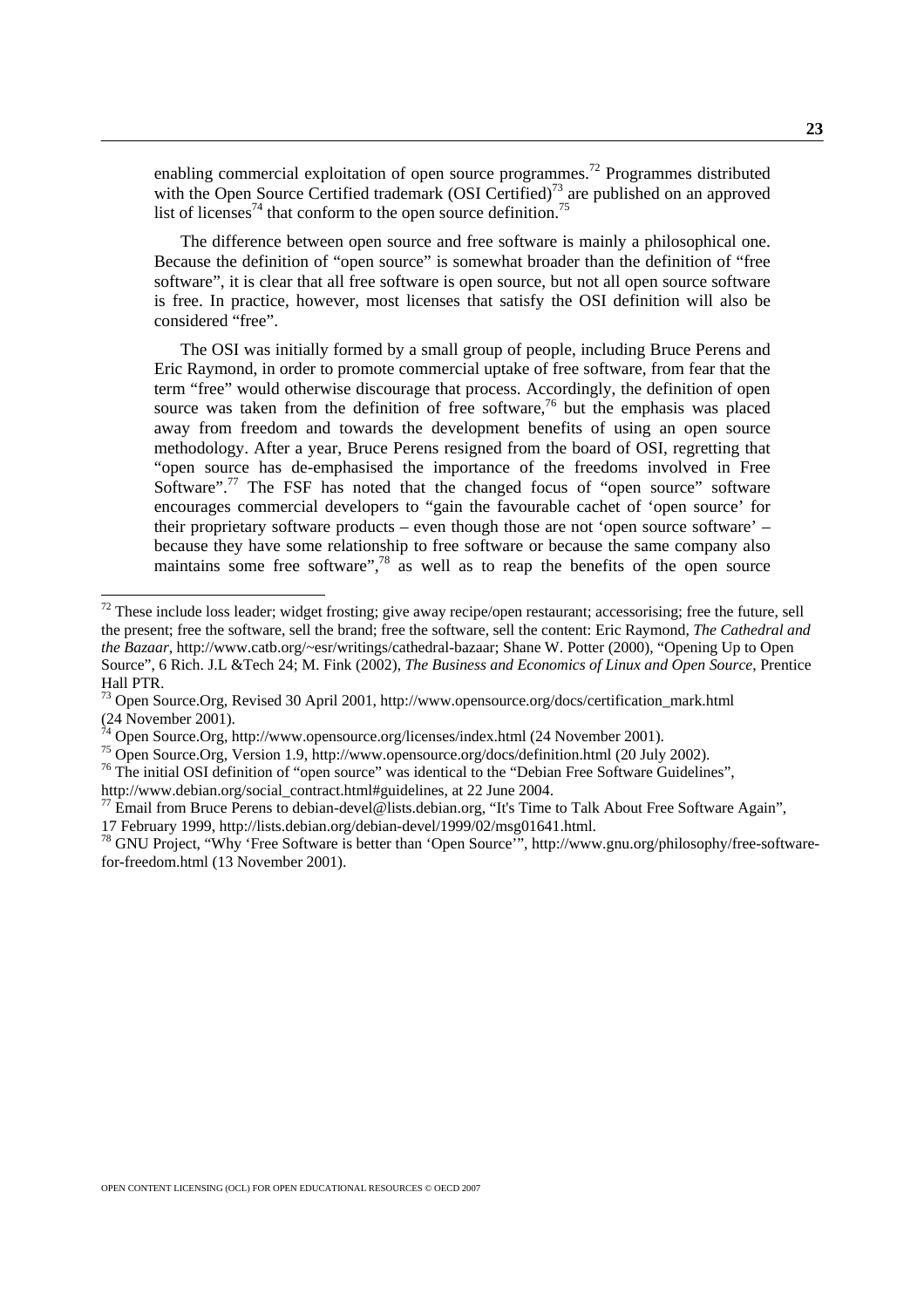development methodology without granting back to the users the benefits of free software.

In an effort to be all encompassing in discussion of this area of activity while respecting the nuances of the ideological differences it has become fashionable to use the term Free and Open Source Software (FOSS) or Free/Libre and Open Source Software (FLOSS).